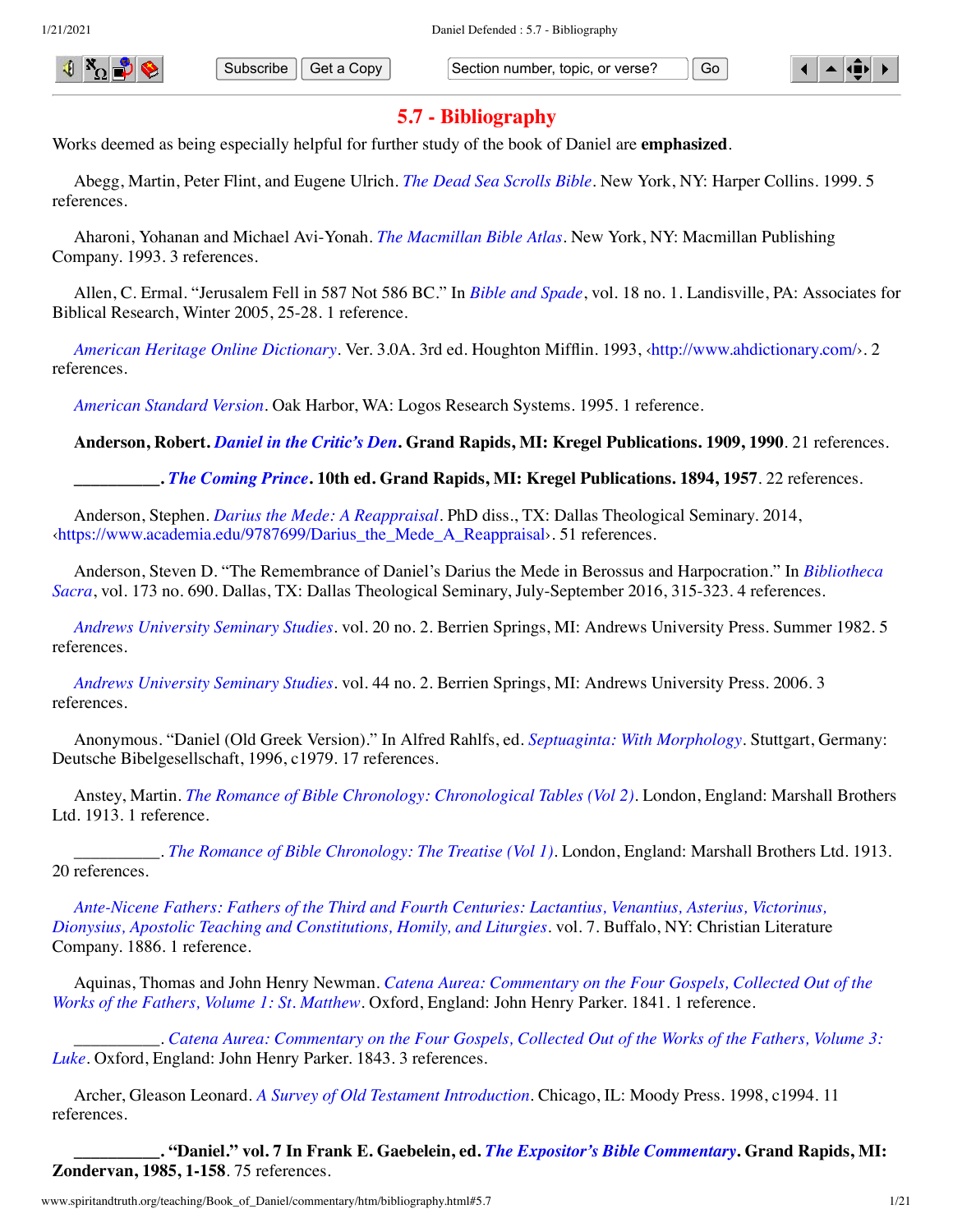\_\_\_\_\_\_\_\_\_\_. "Modern Rationalism and the Book of Daniel." In *[Bibliotheca Sacra](#page-2-1)*, vol. 136 no. 542. Dallas, TX: Dallas Theological Seminary, April-June 1979, 129-147. 14 references.

Austin, David. "Is Darius the King from Ezra?" In *[Journal of Creation](#page-9-0)*, vol. 22 no. 3. Creation Ministries International, 2008, 39. 2 references.

\_\_\_\_\_\_\_\_\_\_. "Three Chronological Periods of the Old Testament." In *[Journal of Creation](#page-9-0)*, vol. 22 no. 3. Creation Ministries International, 2008, 51-58. 1 reference.

[Barker, Kenneth L. "Premillennialism in the Book of Daniel." In Richard L. Mayhue, ed.](#page-11-0) *The Master's Seminary Journal*, vol. 4 no. 1. Sun Valley, CA: The Master's Seminary, Spring 1993, 25-45. 1 reference.

Barnes, Albert. *[Notes on the Bible](http://www.amazon.com/gp/search/ref=sr_adv_b/?search-alias=stripbooks&unfiltered=1&field-title=Notes%20on%20the%20Bible)*. Grand Rapids, MI: Baker Book House. 1884-85. 100 references.

## **Barnhouse, Donald Grey.** *[Revelation](http://www.amazon.com/gp/search/ref=sr_adv_b/?search-alias=stripbooks&unfiltered=1&field-title=Revelation)***. Grand Rapids, MI: Zondervan Publishing House. 1971**. 1 reference.

Baron, David. *[The History of the Ten 'Lost' Tribes: Anglo-Israelism Examined](http://www.amazon.com/gp/search/ref=sr_adv_b/?search-alias=stripbooks&unfiltered=1&field-title=The%20History%20of%20the%20Ten%20%E2%80%98Lost%E2%80%99%20Tribes:%20Anglo-Israelism%20Examined)*. 4th ed. London, England: Morgan & Scott Ltd. 1915<sub>+</sub>. 4 references.

Barry, John D., David Bomar, Derek R. Brown, Rachel Klippenstein, Douglans Magnum, Carrie Sinclair Wolcott, Lazarus Wentz, Elliot Ritzema, and Wendy Widder, eds. *[The Lexham Bible Dictionary](http://www.amazon.com/gp/search/ref=sr_adv_b/?search-alias=stripbooks&unfiltered=1&field-title=The%20Lexham%20Bible%20Dictionary)*. Bellingham, WA: LexhamPress. 2016. 2 references.

Bayer, Bathja. "Belshazzar." In Geoffrey Wigoder, ed. *[Encyclopedia Judaica CDROM Edition, Version 1.0](#page-18-0)*. Keter Publishing House, Ltd., 1997. 1 reference.

[Beale, G. K. "The Influence of Daniel Upon the Structure and Theology Of John's Apocalypse." In](#page-9-1) *Journal of the Evangelical Theological Society*, vol. 27 no. 4. Evangelical Theological Society, December 1984, 413-423. 1 reference.

Benware, Paul. *[Daniel's Prophecy of Things to Come](http://www.amazon.com/gp/search/ref=sr_adv_b/?search-alias=stripbooks&unfiltered=1&field-title=Daniel%E2%80%99s%20Prophecy%20of%20Things%20to%20Come)*. Clifton, TX: Scofield Ministries. 2007. 40 references.

Berdyaev, Nicholas. *[The Meaning of History](http://www.amazon.com/gp/search/ref=sr_adv_b/?search-alias=stripbooks&unfiltered=1&field-title=The%20Meaning%20of%20History)*. London, England: Centenary Press. 1936. 1 reference.

Berlin, Marc and Brettler, eds. *[The Jewish Study Bible](http://www.spiritandtruth.org/id/isbn.htm?0195297512)*. New York, NY: Oxford University Press. 1985, 2004. 12 references.

Berlinkski, David. *[The Devil's Delusion: Atheism and its Scientific Pretensions](http://www.spiritandtruth.org/id/isbn.htm?9780786751471)*. New York, NY: Basic Books. 2008, 2009. 3 references.

Betteridge, Walter R. "SON; SONS." In J. W. Orr, ed. *[The International Standard Bible Encyclopedia](#page-13-0)*. Albany, OR: Ages Software, 1915. 1 reference.

<span id="page-1-3"></span>*[Bible and Spade](http://www.amazon.com/gp/search/ref=sr_adv_b/?search-alias=stripbooks&unfiltered=1&field-title=Bible%20and%20Spade)*. vol. 5 no. 2. Landisville, PA: Associates for Biblical Research. Winter 1992. 6 references.

<span id="page-1-5"></span>*[Bible and Spade](http://www.amazon.com/gp/search/ref=sr_adv_b/?search-alias=stripbooks&unfiltered=1&field-title=Bible%20and%20Spade)*. vol. 13 no. 2. Landisville, PA: Associates for Biblical Research. Spring 2000. 2 references.

<span id="page-1-0"></span>*[Bible and Spade](http://www.amazon.com/gp/search/ref=sr_adv_b/?search-alias=stripbooks&unfiltered=1&field-title=Bible%20and%20Spade)*. vol. 18 no. 1. Landisville, PA: Associates for Biblical Research. Winter 2005. 1 reference.

<span id="page-1-7"></span>*[Bible and Spade](http://www.amazon.com/gp/search/ref=sr_adv_b/?search-alias=stripbooks&unfiltered=1&field-title=Bible%20and%20Spade)*. vol. 20 no. 3. Landisville, PA: Associates for Biblical Research. Summer 2007. 2 references.

<span id="page-1-4"></span>*[Bible and Spade](http://www.amazon.com/gp/search/ref=sr_adv_b/?search-alias=stripbooks&unfiltered=1&field-title=Bible%20and%20Spade)*. vol. 21 no. 1. Landisville, PA: Associates for Biblical Research. Winter 2008. 1 reference.

<span id="page-1-2"></span>*[Bible and Spade](http://www.amazon.com/gp/search/ref=sr_adv_b/?search-alias=stripbooks&unfiltered=1&field-title=Bible%20and%20Spade)*. vol. 23 no. 1. Landisville, PA: Associates for Biblical Research. Winter 2010. 1 reference.

<span id="page-1-8"></span>*[Bible and Spade](http://www.amazon.com/gp/search/ref=sr_adv_b/?search-alias=stripbooks&unfiltered=1&field-title=Bible%20and%20Spade)*. vol. 24 no. 4. Landisville, PA: Associates for Biblical Research. Fall 2011. 2 references.

<span id="page-1-6"></span>*[Bible and Spade](http://www.amazon.com/gp/search/ref=sr_adv_b/?search-alias=stripbooks&unfiltered=1&field-title=Bible%20and%20Spade)*. vol. 25 no. 2. Landisville, PA: Associates for Biblical Research. Spring 2012. 1 reference.

<span id="page-1-1"></span>*[Bible and Spade](http://www.amazon.com/gp/search/ref=sr_adv_b/?search-alias=stripbooks&unfiltered=1&field-title=Bible%20and%20Spade)*. vol. 25 no. 3. Landisville, PA: Associates for Biblical Research. Summer 2012. 2 references.

<span id="page-1-9"></span>*[Bible and Spade](http://www.amazon.com/gp/search/ref=sr_adv_b/?search-alias=stripbooks&unfiltered=1&field-title=Bible%20and%20Spade)*. vol. 26 no. 2. Landisville, PA: Associates for Biblical Research. Spring 2013. 1 reference.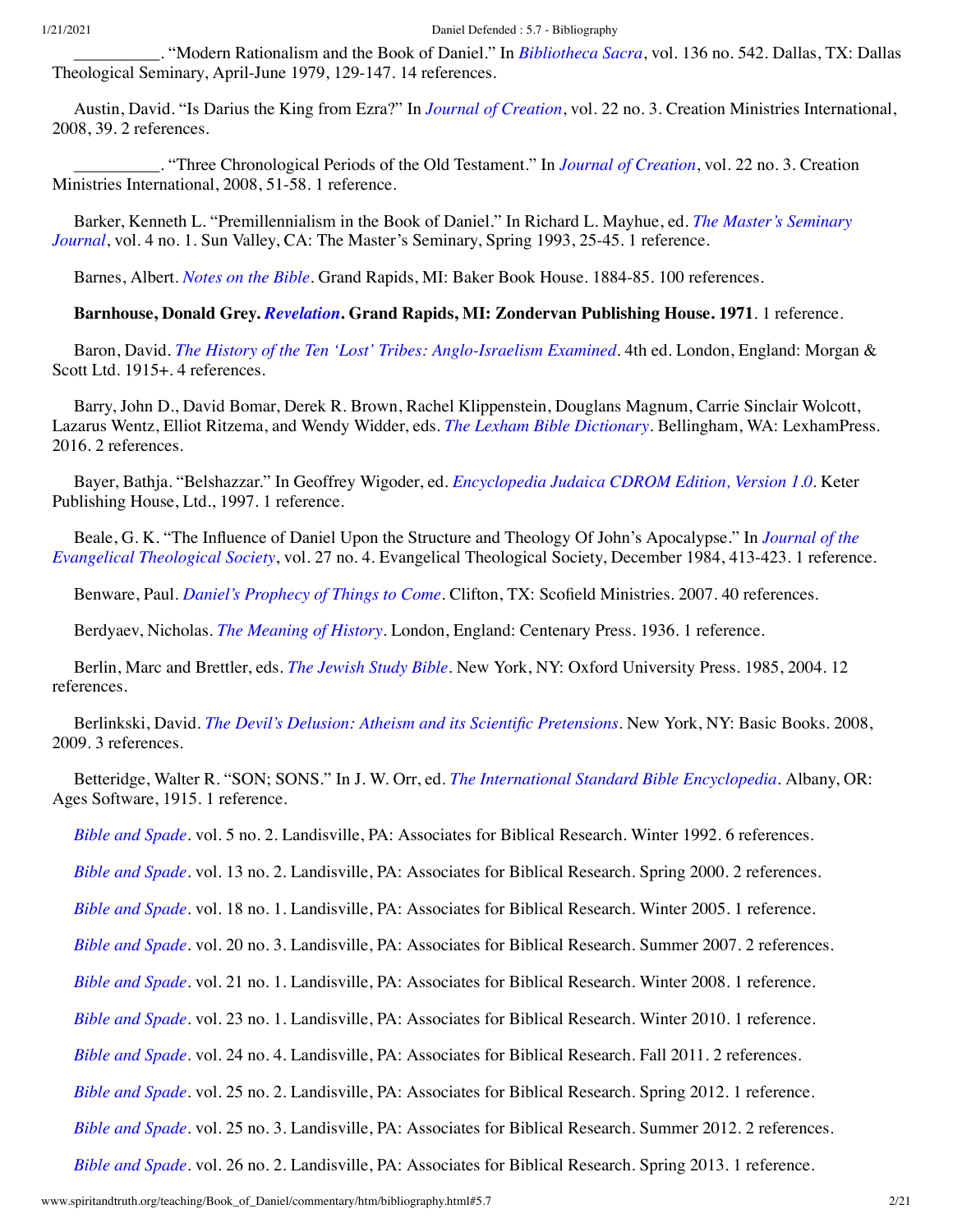<span id="page-2-15"></span><span id="page-2-14"></span><span id="page-2-13"></span><span id="page-2-12"></span><span id="page-2-11"></span><span id="page-2-8"></span><span id="page-2-7"></span><span id="page-2-3"></span><span id="page-2-1"></span>*[Bible and Spade](http://www.amazon.com/gp/search/ref=sr_adv_b/?search-alias=stripbooks&unfiltered=1&field-title=Bible%20and%20Spade)*. vol. 27 no. 3. Landisville, PA: Associates for Biblical Research. Summer 2014. 1 reference. *[Bible and Spade](http://www.amazon.com/gp/search/ref=sr_adv_b/?search-alias=stripbooks&unfiltered=1&field-title=Bible%20and%20Spade)*. vol. 28 no. 1. Landisville, PA: Associates for Biblical Research. Winter 2015. 2 references. *[Bible and Spade](http://www.amazon.com/gp/search/ref=sr_adv_b/?search-alias=stripbooks&unfiltered=1&field-title=Bible%20and%20Spade)*. vol. 30 no. 3. Landisville, PA: Associates for Biblical Research. Summer 2017. 2 references. *[Bible and Spade](http://www.amazon.com/gp/search/ref=sr_adv_b/?search-alias=stripbooks&unfiltered=1&field-title=Bible%20and%20Spade)*. vol. 31 no. 2. Landisville, PA: Associates for Biblical Research. Spring 2018. 6 references. *[Bibliotheca Sacra](http://www.amazon.com/gp/search/ref=sr_adv_b/?search-alias=stripbooks&unfiltered=1&field-title=Bibliotheca%20Sacra)*. vol. 101 no. 402. Dallas, TX: Dallas Theological Seminary. April 1944. 1 reference. *[Bibliotheca Sacra](http://www.amazon.com/gp/search/ref=sr_adv_b/?search-alias=stripbooks&unfiltered=1&field-title=Bibliotheca%20Sacra)*. vol. 124 no. 494. Dallas, TX: Dallas Theological Seminary. April-June 1967. 5 references. *[Bibliotheca Sacra](http://www.amazon.com/gp/search/ref=sr_adv_b/?search-alias=stripbooks&unfiltered=1&field-title=Bibliotheca%20Sacra)*. vol. 126 no. 320. Dallas, TX: Dallas Theological Seminary. October 1969. 2 references. *[Bibliotheca Sacra](http://www.amazon.com/gp/search/ref=sr_adv_b/?search-alias=stripbooks&unfiltered=1&field-title=Bibliotheca%20Sacra)*. vol. 133 no. 532. Dallas, TX: Dallas Theological Seminary. October-December 1976. 5 references. *[Bibliotheca Sacra](http://www.amazon.com/gp/search/ref=sr_adv_b/?search-alias=stripbooks&unfiltered=1&field-title=Bibliotheca%20Sacra)*. vol. 136 no. 542. Dallas, TX: Dallas Theological Seminary. April-June 1979. 14 references. *[Bibliotheca Sacra](http://www.amazon.com/gp/search/ref=sr_adv_b/?search-alias=stripbooks&unfiltered=1&field-title=Bibliotheca%20Sacra)*. vol. 137 no. 545. Dallas, TX: Dallas Theological Seminary. January-March 1968. 18 references. *[Bibliotheca Sacra](http://www.amazon.com/gp/search/ref=sr_adv_b/?search-alias=stripbooks&unfiltered=1&field-title=Bibliotheca%20Sacra)*. vol. 147 no. 588. Dallas, TX: Dallas Theological Seminary. January-March 1968. 3 references. *[Bibliotheca Sacra](http://www.amazon.com/gp/search/ref=sr_adv_b/?search-alias=stripbooks&unfiltered=1&field-title=Bibliotheca%20Sacra)*. vol. 148 no. 589. Dallas, TX: Dallas Theological Seminary. January-March 1991. 2 references. *[Bibliotheca Sacra](http://www.amazon.com/gp/search/ref=sr_adv_b/?search-alias=stripbooks&unfiltered=1&field-title=Bibliotheca%20Sacra)*. vol. 160 no. 638. Dallas, TX: Dallas Theological Seminary. April-June 2003. 3 references. *[Bibliotheca Sacra](http://www.amazon.com/gp/search/ref=sr_adv_b/?search-alias=stripbooks&unfiltered=1&field-title=Bibliotheca%20Sacra)*. vol. 165 no. 658. Dallas, TX: Dallas Theological Seminary. April-June 2008. 4 references. *[Bibliotheca Sacra](http://www.amazon.com/gp/search/ref=sr_adv_b/?search-alias=stripbooks&unfiltered=1&field-title=Bibliotheca%20Sacra)*. vol. 173 no. 690. Dallas, TX: Dallas Theological Seminary. July-September 2016. 4 references. [Bissell, Edwin Cone. "The Apocrypha of the Old Testament." In John Peter Lange, ed.](#page-10-0) *A Commentary on the Holy Scriptures: Critical, Doctrinal, and Homiletical*. New York, NY: Charles Scribner's Sons, 1880. 8 references.

<span id="page-2-10"></span><span id="page-2-9"></span><span id="page-2-6"></span><span id="page-2-5"></span><span id="page-2-2"></span><span id="page-2-0"></span>Blomberg, Craig L. *[The Historical Reliability of the Gospels](http://www.spiritandtruth.org/id/isbn.htm?9780830828074)*. Downers Grove, IL: Intervarsity Press. 2007. 1 reference.

Bloomfield, Arthur E. *[A Survey of Bible Prophecy](http://www.amazon.com/gp/search/ref=sr_adv_b/?search-alias=stripbooks&unfiltered=1&field-title=A%20Survey%20of%20Bible%20Prophecy)*. Minneapolis, MN: Bethany Fellowship. 1971. 1 reference.

Bonar, Horacio. *["The Jew" in "The Quarterly Journal of Prophecy"](http://www.spiritandtruth.org/id/isbn.htm?9780805446272)*. 1 reference.

Borland, James A. "Daniel." In Edward E. Hindson and Woodrow Michael Kroll, eds. *[KJV Bible Commentary](#page-7-0)*. Nashville, TN: Thomas Nelson, 1994. 2 references.

Boutflower, Charles. *[In and Around the Book of Daniel](http://www.amazon.com/gp/search/ref=sr_adv_b/?search-alias=stripbooks&unfiltered=1&field-title=In%20and%20Around%20the%20Book%20of%20Daniel)*. London, England: Society for Promoting Christian Knowledge. 1923. 23 references.

Bradshaw, Robert I. *[The Book of Daniel](http://www.amazon.com/gp/search/ref=sr_adv_b/?search-alias=stripbooks&unfiltered=1&field-title=The%20Book%20of%20Daniel)*. BiblicalStudies.org.uk. 1999, ‹[http:/www.BiblicalStudies.org.uk](http://www.spiritandtruth.org/www.BiblicalStudies.org.uk)›. 2 references.

Brenton, Lancelot C. L. *[The Septuagint with Apocrypha: Greek and English](http://www.amazon.com/gp/search/ref=sr_adv_b/?search-alias=stripbooks&unfiltered=1&field-title=The%20Septuagint%20with%20Apocrypha:%20Greek%20and%20English)*. Peabody, MA: Hendrickson Publications. 1851, 1992. 9 references.

Breslich, A. L. "Baltasar." In J. W. Orr, ed. *[The International Standard Bible Encyclopedia](#page-13-0)*. Albany, OR: Ages Software, 1915. 1 reference.

<span id="page-2-4"></span>Bromiley, Geoffrey W., ed. *[The International Standard Bible Encyclopedia, Revised](http://www.amazon.com/gp/search/ref=sr_adv_b/?search-alias=stripbooks&unfiltered=1&field-title=The%20International%20Standard%20Bible%20Encyclopedia,%20Revised)*. Grand Rapids, MI: William B. Eerdmans Publishing Co. 1979, 1915. 29 references.

Brooke, G. J. "Pesharim." In Stanley E. Porter and Craig A. Evans. *[Dictionary of New Testament Background](#page-14-1)*. Downners Grove, IL: InterVarsity Press, 2000. 1 reference.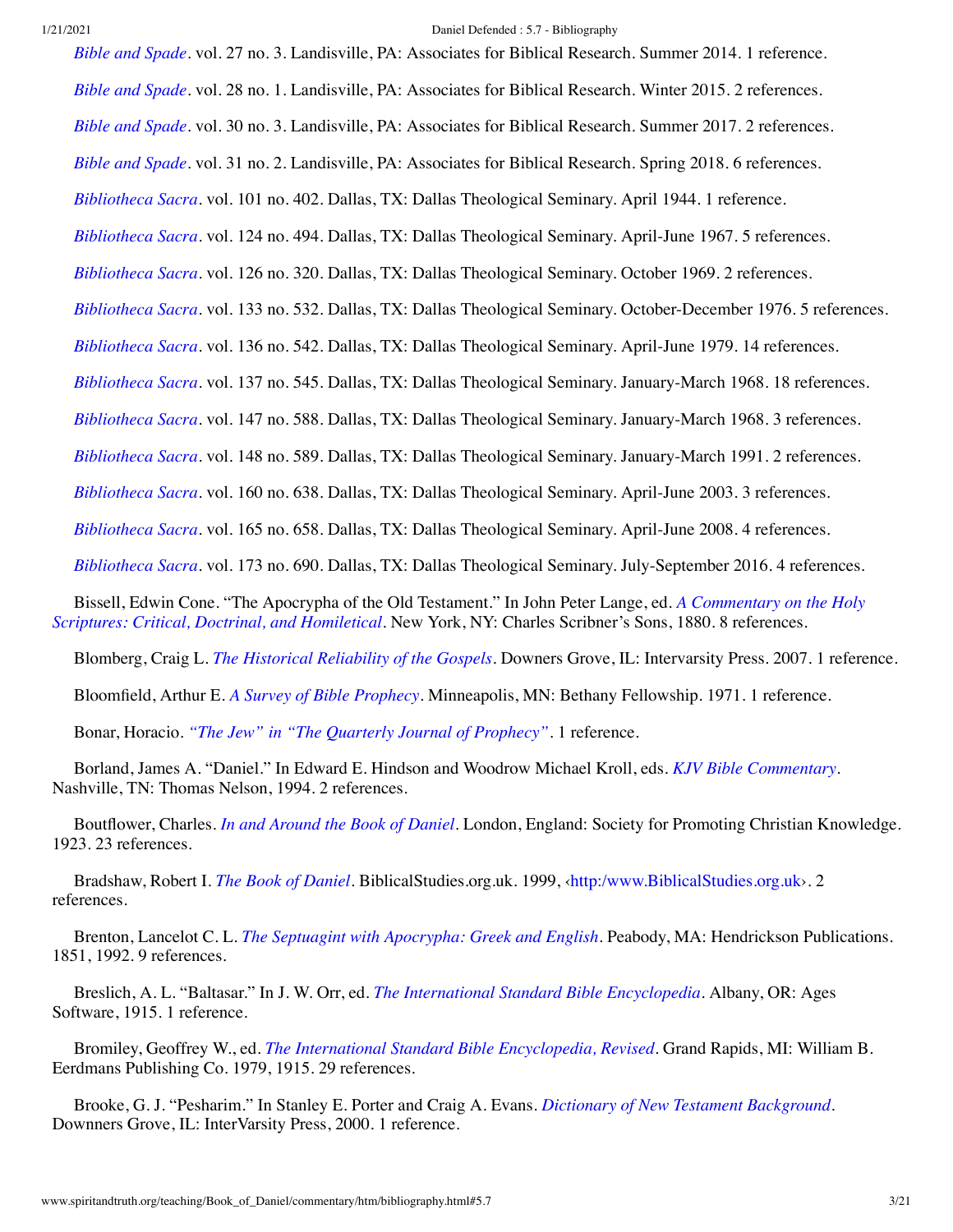Brown, F., S. R. Driver, and C. A. Briggs. *[Enhanced Brown-Driver-Briggs Hebrew and English Lexicon](http://www.amazon.com/gp/search/ref=sr_adv_b/?search-alias=stripbooks&unfiltered=1&field-title=Enhanced%20Brown-Driver-Briggs%20Hebrew%20and%20English%20Lexicon)*. Oak Harbor, WA: Logos Research Systems. 2000. 5 references.

Bruce, F. F. *[The Canon of Scripture](http://www.spiritandtruth.org/id/isbn.htm?083031258X)*. Downer's Grove, IL: InterVarsity Press. 1988. 1 reference.

\_\_\_\_\_\_\_\_\_\_. *[The New Testament Documents: Are They Reliable?](http://www.spiritandtruth.org/id/isbn.htm?0830827366)*. Downer's Grove, IL: Intervarsity Press 1981. 1 reference.

Bruce, Les P. "Discourse Theme and the Narratives of Daniel." In *[Bibliotheca Sacra](#page-2-2)*, vol. 160 no. 638. Dallas, TX: Dallas Theological Seminary, April-June 2003, 174-186. 3 references.

Bullock, C. Hassell. *[An Introduction to the Old Testament Prophetic Books](http://www.spiritandtruth.org/id/isbn.htm?0802441424)*. Chicago, IL: Moody Press. 1986. 5 references.

Bulman, James M. "The Identification of Darius the Mede." In *[Westminster Theological Journal](#page-18-1)*, vol. 35 no. 3. Philadelphia, PA: Westminster Theological Seminary, Spring 1973, 247-268. 2 references.

Butt, Kyle. "The Prophecy of Daniel 8." In *[Bible and Spade](#page-1-1)*, vol. 25 no. 3. Landisville, PA: Associates for Biblical Research, Summer 2012, 60-66. 2 references.

Caba, Michael J. "Crucifixion: History and Practice." In *[Bible and Spade](#page-2-3)*, vol. 27 no. 3. Landisville, PA: Associates for Biblical Research, Summer 2014, 60-63. 1 reference.

Cairns, Alan. *[Dictionary of Theological Terms](http://www.spiritandtruth.org/id/isbn.htm?1889893722)*. 3rd. Greenville, SC: Ambassador Emerald International. 2002. 2 references.

<span id="page-3-2"></span>Calvin, John. *[Commentary on The Prophet Daniel](http://www.amazon.com/gp/search/ref=sr_adv_b/?search-alias=stripbooks&unfiltered=1&field-title=Commentary%20on%20The%20Prophet%20Daniel)*. Albany, OR: Ages Software. 1998, 1561. 83 references.

\_\_\_\_\_\_\_\_\_\_. *[Commentary on The Prophet Isaiah](http://www.amazon.com/gp/search/ref=sr_adv_b/?search-alias=stripbooks&unfiltered=1&field-title=Commentary%20on%20The%20Prophet%20Isaiah)*. Albany, OR: Ages Software. 1998, 1561. 1 reference.

\_\_\_\_\_\_\_\_\_\_. *[Commentary on The Prophet Jeremiah](http://www.amazon.com/gp/search/ref=sr_adv_b/?search-alias=stripbooks&unfiltered=1&field-title=Commentary%20on%20The%20Prophet%20Jeremiah)*. Albany, OR: Ages Software. 1998, 1561. 1 reference.

Cameron, Nigel. *[Evolution and the Authority of the Bible](http://www.spiritandtruth.org/id/isbn.htm?0853643261)*. Exeter, England: Paternoster Press. 1983. 1 reference.

<span id="page-3-0"></span>Carson, D. A., ed. *[New Bible Commentary \(4th ed.\)](http://www.amazon.com/gp/search/ref=sr_adv_b/?search-alias=stripbooks&unfiltered=1&field-title=New%20Bible%20Commentary%20(4th%20ed.))*. Downers Grove, IL: Intervarsity Press. 1994, 1970. 13 references.

[Carson, D. A. "Peter and the Founding of the Church." In John D. Woodbridge, ed.](#page-19-0) *Great Leaders of the Christian Church*. Chicago, IL: Houghton Mifflin, 1993, 12-18. 1 reference.

Chafer, Lewis Sperry. *[The Kingdom in History and Prophecy](http://www.amazon.com/gp/search/ref=sr_adv_b/?search-alias=stripbooks&unfiltered=1&field-title=The%20Kingdom%20in%20History%20and%20Prophecy)*. Chicago, IL: The Bible Institute Colportage Association. 1936. 1 reference.

Chestnut, Glen F. "Eusebius of Caesarea." In David Noel Freedman, ed. *[The Anchor Bible Dictionary](#page-6-1)*. New York, NY: Doubleday, c1992, 1996, 2:673-676. 1 reference.

<span id="page-3-3"></span>*[Christian History: Worship in the Early Church](http://www.amazon.com/gp/search/ref=sr_adv_b/?search-alias=stripbooks&unfiltered=1&field-title=Christian%20History:%20Worship%20in%20the%20Early%20Church)*. vol. 37. Carrol Stream, IL: Christianity Today. 1993. 1 reference.

Chrysostom, John. "Homilies of St. John Chrysostom." In Philip Schaff, ed. *A Select Library of the Nicene and Post-[Nicene Fathers of the Christian Church, Second Series, Volume XIII: Saint Chrysostom: Homilies on Galatians,](#page-15-0) Ephesians, Philippians, Colossians, Thessalonians, Timothy, Titus, and Philemon*. New York, NY: Christian Literature Company, 1889. 1 reference.

Clarke, Adam. *[Adam Clarke's Commentary on the Bible - Daniel](http://www.amazon.com/gp/search/ref=sr_adv_b/?search-alias=stripbooks&unfiltered=1&field-title=Adam%20Clarke%E2%80%99s%20Commentary%20on%20the%20Bible%20-%20Daniel)*. Broken Arrow, OK: StudyLamp Software. 1832, [‹http://www.SwordSearcher.com›](http://www.swordsearcher.com/). 31 references.

Clement of Rome. "The First Epistle of Clement to the Corinthians." In Alexander Roberts, James Donaldson, and A. Cleveland Coxe, eds. *[The Ante-Nicene Fathers, Volume I: The Apostolic Fathers With Justin Martyr and Irenaeus](#page-14-2)*. Buffalo, NY: Christian Literature Company, 1885. 2 references.

<span id="page-3-1"></span>Clendenen, E. Ray, Kenneth A. Mathews, and David S. Dockery, eds. *[The New American Commentary](http://www.amazon.com/gp/search/ref=sr_adv_b/?search-alias=stripbooks&unfiltered=1&field-title=The%20New%20American%20Commentary)*. Nashville, TN: Broadman & Holman. 1994. 136 references.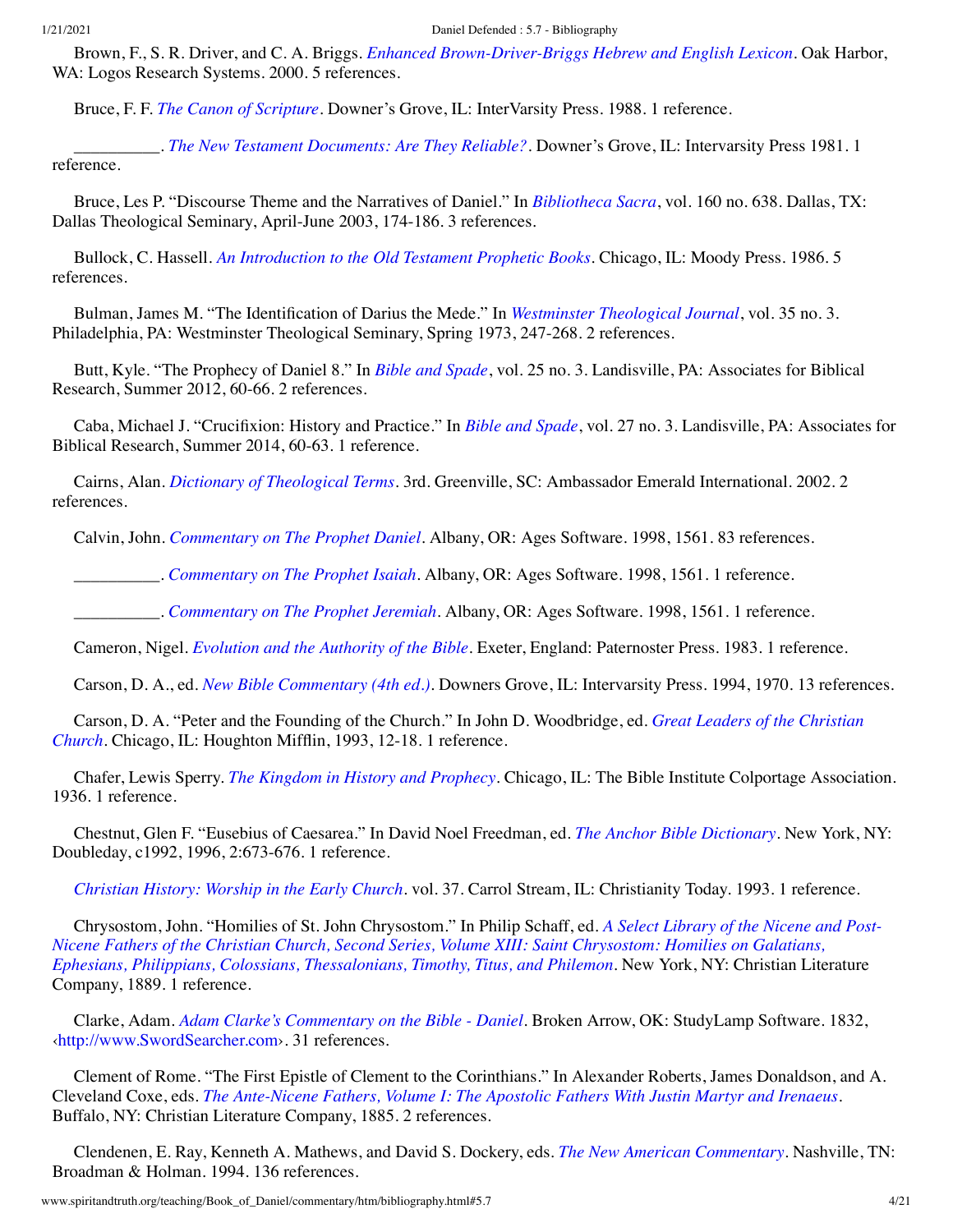Clines, D. J. "Belshazzar." In Geoffrey W. Bromiley, ed. *[The International Standard Bible Encyclopedia, Revised](#page-2-4)*. Grand Rapids, MI: William B. Eerdmans Publishing Co., 1979, 1915, 1:455. 1 reference.

Clough, Charles. *[Lessons on Daniel](http://www.amazon.com/gp/search/ref=sr_adv_b/?search-alias=stripbooks&unfiltered=1&field-title=Lessons%20on%20Daniel)*. Spokane, WA: Ellen Kelso, [transcriber]. 2006, [‹http://www.bibleframework.com/](http://www.bibleframework.com/)›. 74 references.

Collins, John J. "DANIEL, BOOK OF." In David Noel Freedman, ed. *[The Anchor Bible Dictionary](#page-6-1)*. New York, NY: Doubleday, c1992, 1996, 2:29-37. 8 references.

Combs, James O. *[Mysteries of the Book of Daniel](http://www.amazon.com/gp/search/ref=sr_adv_b/?search-alias=stripbooks&unfiltered=1&field-title=Mysteries%20of%20the%20Book%20of%20Daniel)*. Springfield, IL: Tribune Publishers. 1994. 9 references.

Connolly, W. Kenneth. *[The Indestructible Book](http://www.spiritandtruth.org/id/isbn.htm?0801011264)*. Grand Rapids, MI: Baker Books. 1996. 1 reference.

Constable, Thomas. *[Notes on Daniel](http://www.amazon.com/gp/search/ref=sr_adv_b/?search-alias=stripbooks&unfiltered=1&field-title=Notes%20on%20Daniel)*. Garland, TX: Sonic Light. 2009, ‹[http://www.SonicLight.com›](http://www.soniclight.com/). 30 references.

<span id="page-4-0"></span>Couch, Mal, ed. *[A Bible Handbook to Revelation](http://www.amazon.com/gp/search/ref=sr_adv_b/?search-alias=stripbooks&unfiltered=1&field-title=A%20Bible%20Handbook%20to%20Revelation)*. Grand Rapids, MI: Kregel Publications. 2001. 1 reference.

\_\_\_\_\_\_\_\_\_\_. *[Dictionary of Premillennial Theology](http://www.amazon.com/gp/search/ref=sr_adv_b/?search-alias=stripbooks&unfiltered=1&field-title=Dictionary%20of%20Premillennial%20Theology)*. Grand Rapids, MI: Kregel Publications. 1996. 3 references.

<span id="page-4-1"></span>Coxe, Roberts Donaldson. "The Lord's Teaching through the Twelve Apostes to the Nations." In *Ante-Nicene Fathers: [Fathers of the Third and Fourth Centuries: Lactantius, Venantius, Asterius, Victorinus, Dionysius, Apostolic Teaching and](#page-0-0) Constitutions, Homily, and Liturgies*, vol. 7. Buffalo, NY: Christian Literature Company, 1886. 1 reference.

Criswell, W. A. and Paige Patterson, eds. *[The Holy Bible: Baptist Study Edition](http://www.amazon.com/gp/search/ref=sr_adv_b/?search-alias=stripbooks&unfiltered=1&field-title=The%20Holy%20Bible:%20Baptist%20Study%20Edition)*. Nashville, TN: Thomas Nelson Publishers. 1991. 4 references.

Crutchfield, Larry V. "Revelation in the New Testament." In Mal Couch, ed. *[A Bible Handbook to Revelation](#page-4-0)*. Grand Rapids, MI: Kregel Publications, 2001, 22-35. 1 reference.

**Culver, Robert Duncan.** *[Daniel and the Latter Days](http://www.spiritandtruth.org/id/isbn.htm?0802417558)***. Chicago, IL: Moody Press. 1954, 1977**. 2 references.

[Cyril of Jerusalem. "The Catechetical Lectures of S. Cyril, Archbishop of Jerusalem." In Philip Schley Schaff.](#page-15-1) *The Nicene and Post-Nicene Fathers*. New York, NY: Christian Literature Company, 1899. 1 reference.

Cyril. "The Nature of Antichrist." In Philip Schaff, ed. *A Select Library of the Nicene and Post-Nicene Fathers of the [Christian Church, Second Series, Volume VII: St. Augustin: Homilies on the Gospel of John, Homilies on the First Epistle](#page-15-2) of John, Soliloquies*. New York, NY: Christian Literature Company, 1888. 1 reference.

Danker, Frederick William and Walter Bauer. *[A Greek-English Lexicon of the New Testament and Other Early](http://www.amazon.com/gp/search/ref=sr_adv_b/?search-alias=stripbooks&unfiltered=1&field-title=A%20Greek-English%20Lexicon%20of%20the%20New%20Testament%20and%20Other%20Early%20Christian%20Literature) Christian Literature*. Chicago, IL: University of Chicago Press. 2000. 1 reference.

Darby, John Nelson. *[Synopsis of the Books of the Bible: Ezra to Malachi](http://www.amazon.com/gp/search/ref=sr_adv_b/?search-alias=stripbooks&unfiltered=1&field-title=Synopsis%20of%20the%20Books%20of%20the%20Bible:%20Ezra%20to%20Malachi)*. Bellingham, WA: Logos Bible Software. 2008. 10 references.

Dean, Robert. *[Lessons on Daniel](http://www.amazon.com/gp/search/ref=sr_adv_b/?search-alias=stripbooks&unfiltered=1&field-title=Lessons%20on%20Daniel)*. Spokane, WA: Ellen Kelso [transcriber]. 2006, [‹http://deanbible.org›](http://deanbible.org/). 58 references.

Deffinbaugh, Bob. *[Daniel: Relating Prophecy to Piety](http://www.amazon.com/gp/search/ref=sr_adv_b/?search-alias=stripbooks&unfiltered=1&field-title=Daniel:%20Relating%20Prophecy%20to%20Piety)*[. Richardson, TX: Bible.org. 2006, ‹http://bible.org/series/daniel](http://bible.org/series/daniel-relating-prophecy-piety)relating-prophecy-piety›. 18 references.

[Delling, Gerhard. "Magos." In Gerhard Kittel, Geoffrey William Bromily, and Gerhard Friedrich, eds.](#page-10-1) *Theological Dictionary of the New Testament*. Grand Rapids, MI: Eerdmans, 1964-c1976, 4:356-359. 3 references.

Diprose, Ronald E. *[Israel and the Church: The Origin and Effects of Replacement Theology](http://www.amazon.com/gp/search/ref=sr_adv_b/?search-alias=stripbooks&unfiltered=1&field-title=Israel%20and%20the%20Church:%20The%20Origin%20and%20Effects%20of%20Replacement%20Theology)*. Rome, Italy: Intituto Biblico Evangelico Italiano. 2000. 1 reference.

Dougherty, Raymond Philip. *[Nabonidus and Belshazzar: A Study of the Closing Events of the Neo-Babylonian Empire](http://www.spiritandtruth.org/id/isbn.htm?9781556359569)*. Eugene, OR: Wipf and Stock Publishers. 1929, 2008. 27 references.

<span id="page-4-2"></span>Douglas, J. D. and Philip W. Comfort, eds. *[Who's Who in Christian History](http://www.amazon.com/gp/search/ref=sr_adv_b/?search-alias=stripbooks&unfiltered=1&field-title=Who%E2%80%99s%20Who%20in%20Christian%20History)*. Wheaton, IL: Tyndale House. 1992. 1 reference.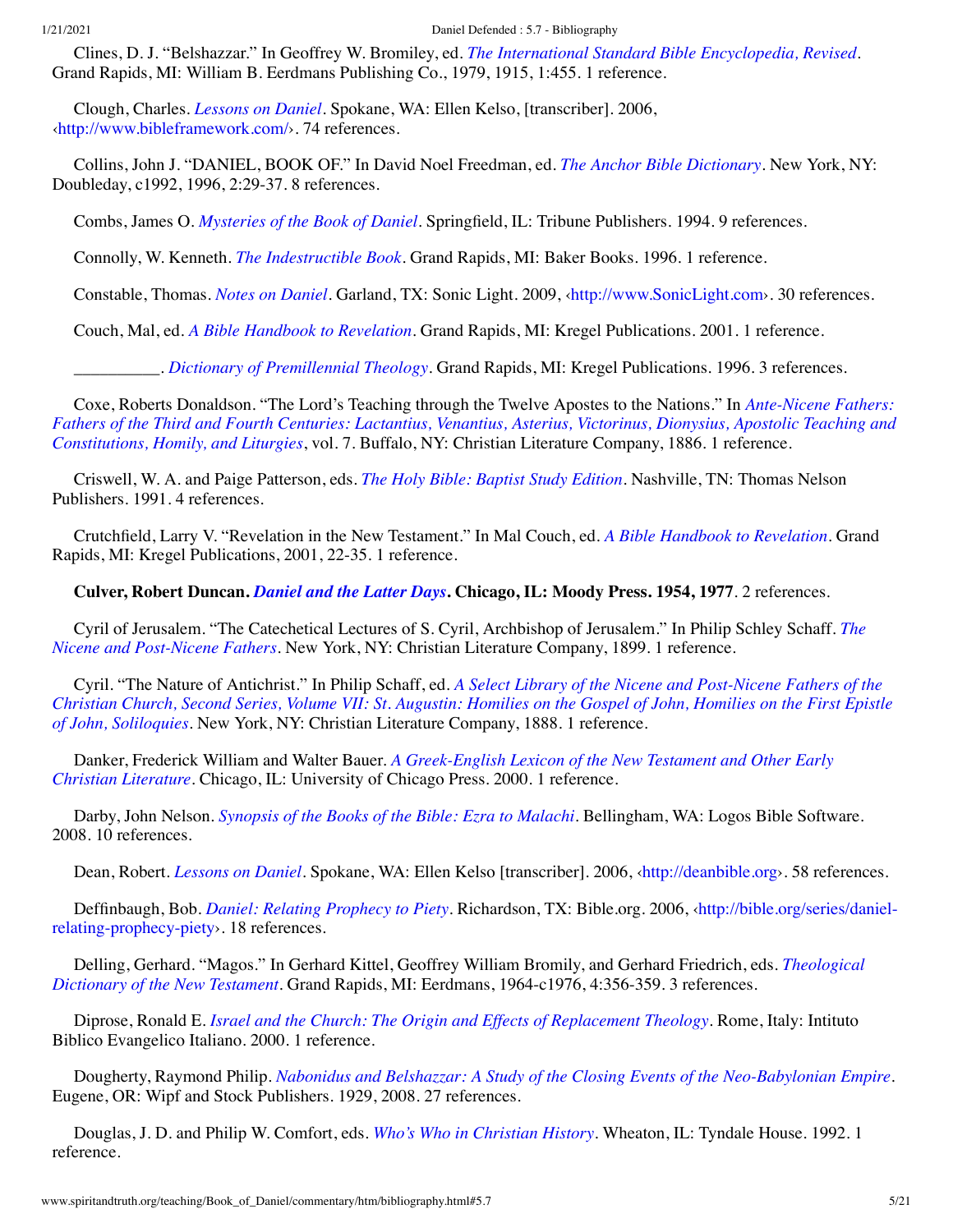<span id="page-5-3"></span>Douglas, J. D., ed. *[The Illustrated Bible Dictionary](http://www.spiritandtruth.org/id/isbn.htm?0842315667)*. Wheaton, IL: Tyndale House. 1980. 2 references.

Dyer, Charles H. "Ezekiel." In John F. Walvoord and Roy B. Zuck, eds. *[The Bible Knowledge Commentary](#page-17-0)*. Wheaton, IL: SP Publications, 1983, 1:1225-1321. 4 references.

\_\_\_\_\_\_\_\_\_\_. "Jeremiah." In John F. Walvoord and Roy B. Zuck, eds. *[The Bible Knowledge Commentary](#page-17-0)*. Wheaton, IL: SP Publications, 1983, 1:1123-1206. 13 references.

\_\_\_\_\_\_\_\_\_\_. "The Musical Instruments in Daniel 3." In *[Bibliotheca Sacra](#page-2-5)*, vol. 147 no. 588. Dallas, TX: Dallas Theological Seminary, January-March 1968, 426-436. 3 references.

Easton, Burton Scott. "Xerxes." In J. W. Orr, ed. *[The International Standard Bible Encyclopedia](#page-13-0)*. Albany, OR: Ages Software, 1915. 1 reference.

Easton, M. G. *[Easton's Bible Dictionary](http://www.amazon.com/gp/search/ref=sr_adv_b/?search-alias=stripbooks&unfiltered=1&field-title=Easton%E2%80%99s%20Bible%20Dictionary)*. New York, NY: Harper & Brothers. 1893. 2 references.

Eban, Abba. *[Civilization and the Jews](http://www.amazon.com/gp/search/ref=sr_adv_b/?search-alias=stripbooks&unfiltered=1&field-title=Civilization%20and%20the%20Jews)*. New York, NY: Summit Books. 1984. 1 reference.

Edwards, Jonathan. *[On Knowing Christ](http://www.spiritandtruth.org/id/isbn.htm?0851515835)*. Carlisle, PA: Banner of Truth Trust. 1893, 1993. 2 references.

Elwell, Walter A. and Barry J. Beitzel, eds. *[Baker Encyclopedia of the Bible](http://www.amazon.com/gp/search/ref=sr_adv_b/?search-alias=stripbooks&unfiltered=1&field-title=Baker%20Encyclopedia%20of%20the%20Bible)*. Grand Rapids, MI: Baker Book House. 1988. 2 references.

<span id="page-5-2"></span>Elwell, Walter A., ed. *[Evangelical Commentary on the Bible](http://www.amazon.com/gp/search/ref=sr_adv_b/?search-alias=stripbooks&unfiltered=1&field-title=Evangelical%20Commentary%20on%20the%20Bible)*. Grand Rapids, MI: Baker Book House. 1995. 1 reference.

Enns, Paul. *[The Moody Handbook of Theology](http://www.amazon.com/gp/search/ref=sr_adv_b/?search-alias=stripbooks&unfiltered=1&field-title=The%20Moody%20Handbook%20of%20Theology)*. Chicago, IL: Moody Press. 1989. 1 reference.

**[Fausset, A. R. "The Book of Daniel." In Robert Jamieson, A. R. Fausset, and David Brown.](#page-8-0)** *A Commentary, Critical and Explanatory, on the Old and New Testaments***. Oak Harbor, WA: Logos Research Systems, Inc., 1997, 1877**. 37 references.

[\\_\\_\\_\\_\\_\\_\\_\\_\\_\\_. "The Book of Habakkuk." In Robert Jamieson, A. R. Fausset, and David Brown.](#page-8-0) *A Commentary, Critical and Explanatory, on the Old and New Testaments*. Oak Harbor, WA: Logos Research Systems, Inc., 1997, 1877. 1 reference.

[\\_\\_\\_\\_\\_\\_\\_\\_\\_\\_. "The Book of the Prophet Ezekiel." In Robert Jamieson, A. R. Fausset, and David Brown.](#page-8-0) *A Commentary, Critical and Explanatory, on the Old and New Testaments*. Oak Harbor, WA: Logos Research Systems, Inc., 1997, 1877. 1 reference.

**Feinberg, Charles L. "Jeremiah." vol. 6 In Frank E. Gaebelein, ed.** *[The Expositor's Bible Commentary](#page-6-0)***. Grand Rapids, MI: Zondervan, 1985, 355-693**. 1 reference.

Feinberg, Charles Lee. *[A Commentary on Daniel: The Kingdom of the Lord](http://www.spiritandtruth.org/id/isbn.htm?0884691578)*. Winona Lake, IN: BMH Books. 1981. 24 references.

\_\_\_\_\_\_\_\_\_\_. *[The Prophecy of Ezekiel](http://www.spiritandtruth.org/id/isbn.htm?0802469086)*. Chicago, IL: Moody Bible Institute. 1969. 2 references.

<span id="page-5-0"></span>Feinberg, John S. and Paul D. Feinberg. *[Tradition and Testament](http://www.spiritandtruth.org/id/isbn.htm?0802425445)*. Chicago, IL: Moody Press. 1981. 1 reference.

<span id="page-5-1"></span>Feinberg, John S. *[Continuity and Discontinuity](http://www.amazon.com/gp/search/ref=sr_adv_b/?search-alias=stripbooks&unfiltered=1&field-title=Continuity%20and%20Discontinuity)*. Westchester, IL: Crossway Books. 1988. 1 reference.

Feinberg, Paul D. "An Exegetical and Theological Study of Dan. 9:24-27." In John S. Feinberg and Paul D. Feinberg. *[Tradition and Testament](#page-5-0)*. Chicago, IL: Moody Press, 1981, 189-220. 1 reference.

[Ferguson, Everett. "Irenaeus: Adversary of the Gnostics." In John D. Woodbridge, ed.](#page-19-0) *Great Leaders of the Christian Church*. Chicago, IL: Houghton Mifflin, 1993, 43-47. 1 reference.

Ferguson, Paul. "Digging Into the Documents and the Attempted Hijacking of Paradise." In *[Bible and Spade](#page-1-2)*, vol. 23 no. 1. Landisville, PA: Associates for Biblical Research, Winter 2010, 3-9. 1 reference.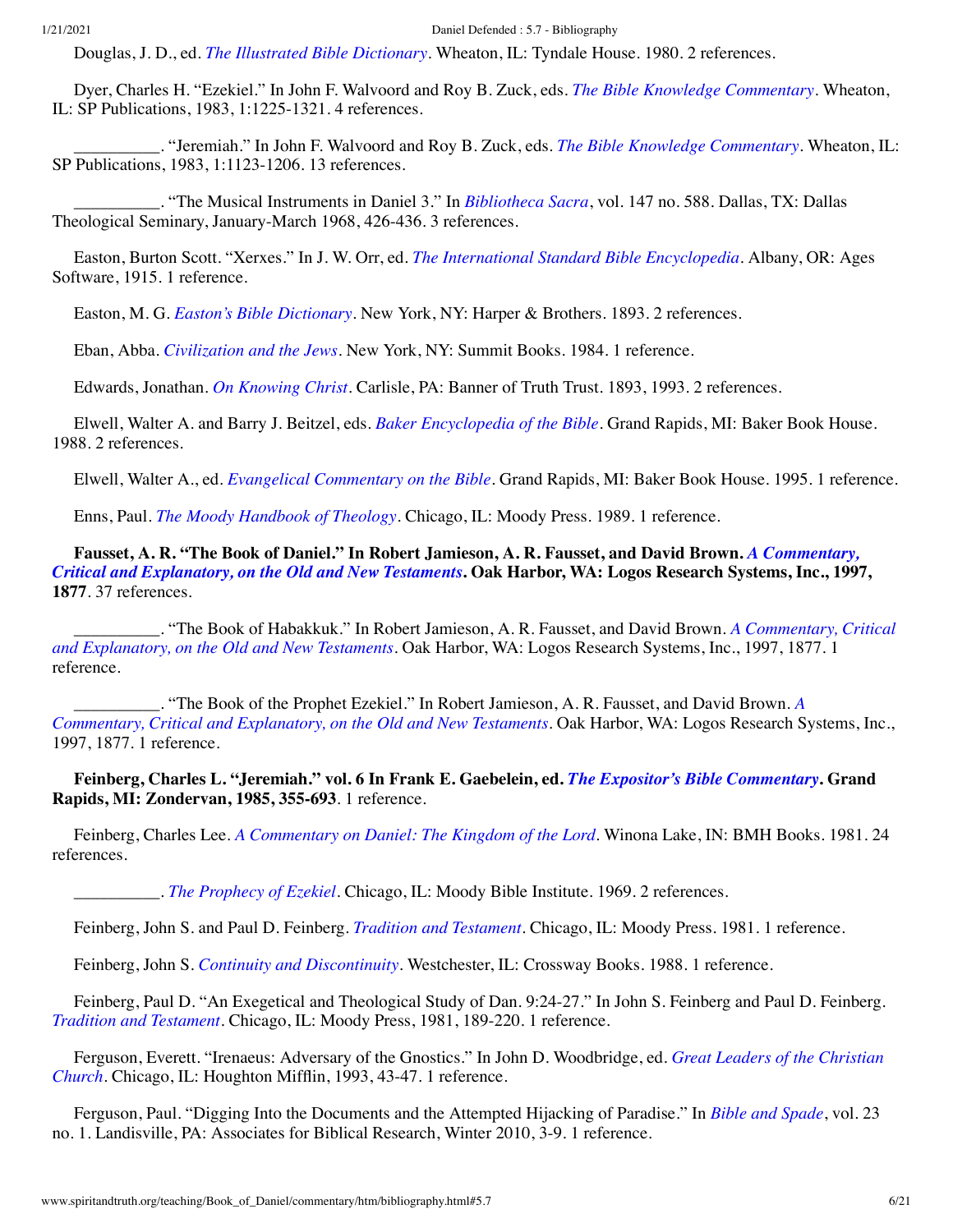Ferguson, Sinclair B. "Daniel." In D. A. Carson, ed. *[New Bible Commentary \(4th ed.\)](#page-3-0)*. Downers Grove, IL: Intervarsity Press, 1994, 1970. 13 references.

Finegan, Jack. *[Handbook of Biblical Chronology](http://www.spiritandtruth.org/id/isbn.htm?1565631439)*. Peabody, MA: Hendrickson. 1964, 1998. 14 references.

Finley, Thomas J. "The Book of Daniel in the Canon of Scripture." In *[Bibliotheca Sacra](#page-2-6)*, vol. 165 no. 658. Dallas, TX: Dallas Theological Seminary, April-June 2008, 195-208. 4 references.

*[Footnotes from the Geneva Bible](http://www.amazon.com/gp/search/ref=sr_adv_b/?search-alias=stripbooks&unfiltered=1&field-title=Footnotes%20from%20the%20Geneva%20Bible)*. Broken Arrow, OK: StudyLamp Software. 1599, 2006, [‹http://www.SwordSearcher.com›](http://www.swordsearcher.com/). 1 reference.

Fox, Douglas E. "Ben Sira on OT Canon Again: The Date of Daniel." In *[Westminster Theological Journal](#page-18-2)*, vol. 49 no. 2. Philadelphia, PA: Westminster Theological Seminary, Fall 1987, 335-350. 3 references.

Frame, John M. *[Cornelius Van Til: An Analysis of His Thought](http://www.spiritandtruth.org/id/isbn.htm?9780875522456)*. Phillipsburg, NJ: Presbyterian and Reformed Publishing. 1995. 1 reference.

Free, Howard P. and Voss. *[Archaeology and Bible History](http://www.spiritandtruth.org/id/isbn.htm?0310474614)*. Grand Rapids, MI: Zondervan Publishing House. 1992. 4 references.

<span id="page-6-1"></span>Freedman, David Noel, ed. *[The Anchor Bible Dictionary](http://www.amazon.com/gp/search/ref=sr_adv_b/?search-alias=stripbooks&unfiltered=1&field-title=The%20Anchor%20Bible%20Dictionary)*. New York, NY: Doubleday. c1992, 1996. 18 references.

Freeman, Hobart E. *[An Introduction to the Old Testament Prophets](http://www.amazon.com/gp/search/ref=sr_adv_b/?search-alias=stripbooks&unfiltered=1&field-title=An%20Introduction%20to%20the%20Old%20Testament%20Prophets)*. Chicago, IL: Moody Press. 1968. 7 references.

Friberg, Timothy, Barbara Friberg, and Neva F. Miller. *[Analytical Lexicon of the Greek New Testament](http://www.amazon.com/gp/search/ref=sr_adv_b/?search-alias=stripbooks&unfiltered=1&field-title=Analytical%20Lexicon%20of%20the%20Greek%20New%20Testament)*. Grand Rapids, MI: Baker Books. 2000. 2 references.

Fruchtenbaum, Arnold G. *[Israelology: The Missing Link in Systematic Theology](http://www.amazon.com/gp/search/ref=sr_adv_b/?search-alias=stripbooks&unfiltered=1&field-title=Israelology:%20The%20Missing%20Link%20in%20Systematic%20Theology)*. Tustin, CA: Ariel Ministries. 1989. 2 references.

\_\_\_\_\_\_\_\_\_\_. *[Messianic Christology](http://www.amazon.com/gp/search/ref=sr_adv_b/?search-alias=stripbooks&unfiltered=1&field-title=Messianic%20Christology)*. Tustin, CA: Ariel Ministries. 1998. 1 reference.

**\_\_\_\_\_\_\_\_\_\_.** *[The Footsteps of Messiah](http://www.spiritandtruth.org/id/isbn.htm?0914863096)***. rev. ed. Tustin, CA: Ariel Ministries. 1982, 2003**. 9 references.

**Gaebelein, Arno Clemens.** *[The Prophet Daniel: A Key to the Visions and Prophecies of the Book of Daniel](http://www.amazon.com/gp/search/ref=sr_adv_b/?search-alias=stripbooks&unfiltered=1&field-title=The%20Prophet%20Daniel:%20A%20Key%20to%20the%20Visions%20and%20Prophecies%20of%20the%20Book%20of%20Daniel)***. 2nd. New York, NY: Our Hope. 1911**. 31 references.

<span id="page-6-0"></span>**Gaebelein, Frank E., ed.** *[The Expositor's Bible Commentary](http://www.spiritandtruth.org/id/isbn.htm?0310364906)***. Grand Rapids, MI: Zondervan. 1985**. 76 references.

Garland, Anthony C. *[A Testimony of Jesus Christ : A Commentary on the Book of Revelation, Vol. 1 \(Rev. 1-14\)](http://www.spiritandtruth.org/id/isbn.htm?9780978886417)*. Camano Island, WA: SpiritAndTruth.org. 2004, [‹http://www.SpiritAndTruth.org/id/rev.htm](http://www.spiritandtruth.org/id/rev.htm)›. 5 references.

\_\_\_\_\_\_\_\_\_\_. *[A Testimony of Jesus Christ : A Commentary on the Book of Revelation, Vol. 2 \(Rev. 15-22\)](http://www.spiritandtruth.org/id/isbn.htm?9780978886424)*. Camano Island, WA: SpiritAndTruth.org. 2004, ‹[http://www.SpiritAndTruth.org/id/rev.htm›](http://www.spiritandtruth.org/id/rev.htm). 8 references.

\_\_\_\_\_\_\_\_\_\_. *[Daniel and the Times of the Gentiles](http://www.amazon.com/gp/search/ref=sr_adv_b/?search-alias=stripbooks&unfiltered=1&field-title=Daniel%20and%20the%20Times%20of%20the%20Gentiles)*. Camano Island, WA: SpiritAndTruth.org. 2012, [‹http://www.spiritandtruth.org/teaching/documents/articles/125/125.pdf›](http://www.spiritandtruth.org/teaching/documents/articles/125/125.pdf). 1 reference.

Geisler, Norman L. and William E. Nix. *[A General Introduction to the Bible](http://www.amazon.com/gp/search/ref=sr_adv_b/?search-alias=stripbooks&unfiltered=1&field-title=A%20General%20Introduction%20to%20the%20Bible)*. Chicago, IL: Moody Press. 1986. 3 references.

Geisler, Norman. *[Unshakable Foundations](http://www.spiritandtruth.org/id/isbn.htm?0764224085)*. Minneapolis, MN: Bethany House. 2001. 1 reference.

Gesenius, Wilhelm and Samuel Prideaux Tregelles. *Gesenius' Hebrew and Chaldee Lexicon to the Old Testament Scriptures*[. Bellingham, WA: Logos Research Systems. 1846, 2003. 8 references.](http://www.amazon.com/gp/search/ref=sr_adv_b/?search-alias=stripbooks&unfiltered=1&field-title=Gesenius%E2%80%99%20Hebrew%20and%20Chaldee%20Lexicon%20to%20the%20Old%20Testament%20Scriptures)

Gesenius, Wilhelm, E. Ernest Kautzsch, and Arthur Cowley, eds. *[Gesenius' Hebrew Grammar](http://www.amazon.com/gp/search/ref=sr_adv_b/?search-alias=stripbooks&unfiltered=1&field-title=Gesenius%E2%80%99%20Hebrew%20Grammar)*. Bellingham, WA: Logos Research Systems. 1910, 2003. 2 references.

Gill, John. *[Exposition of the Old and New Testaments](http://www.amazon.com/gp/search/ref=sr_adv_b/?search-alias=stripbooks&unfiltered=1&field-title=Exposition%20of%20the%20Old%20and%20New%20Testaments)*. Broken Arrow, OK: StudyLamp Software. 1746-1763, [‹http://www.SwordSearcher.com›](http://www.swordsearcher.com/). 63 references.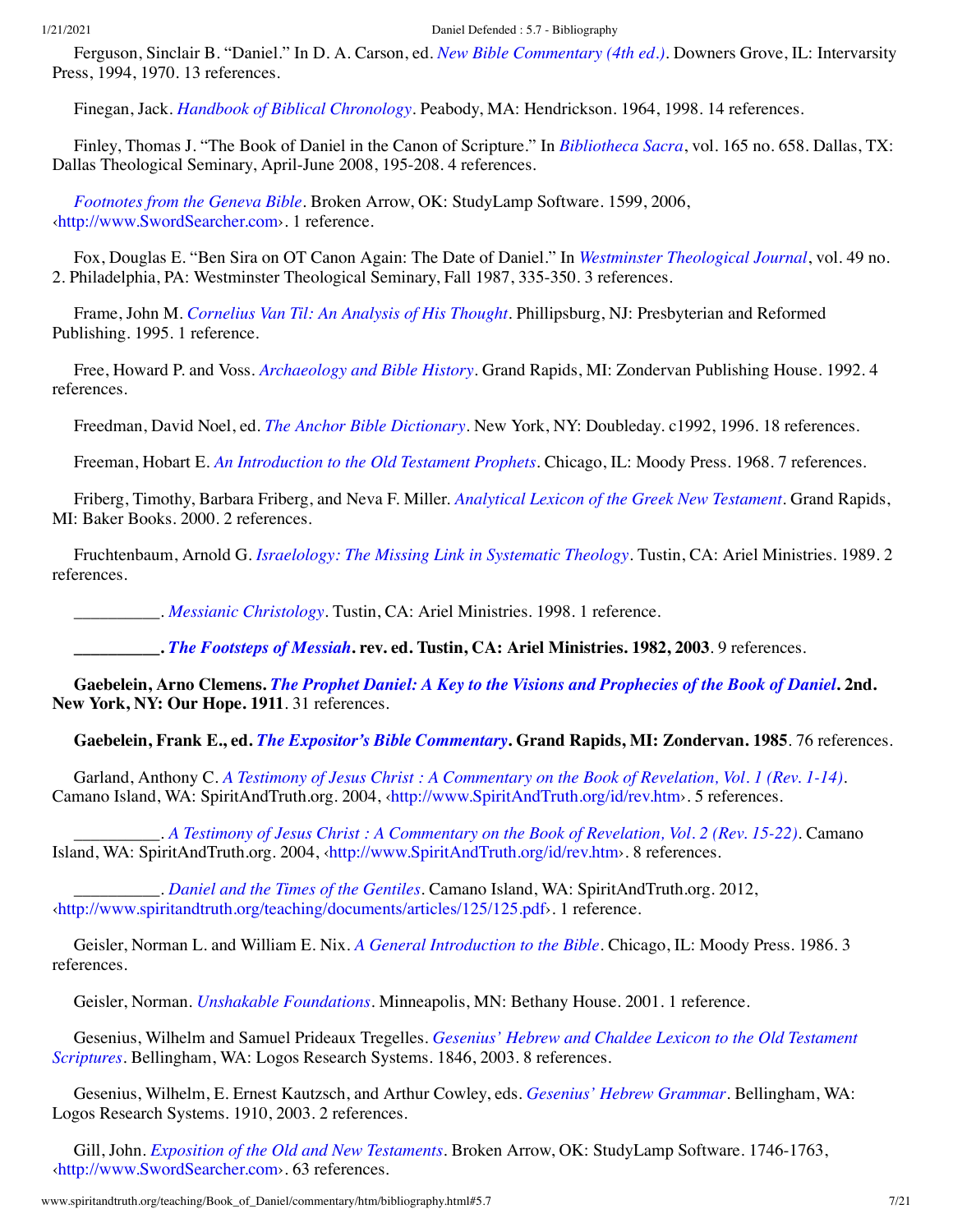[Ginsberg, Harold Louis. "Daniel, Book of." In Geoffrey Wigoder, ed.](#page-18-0) *Encyclopedia Judaica CDROM Edition, Version 1.0*. Keter Publishing House, Ltd., 1997. 1 reference.

[Goldingay, John E. "Daniel." vol. 30 In Bruce M. Metzger, David A. Hubbard, and Glenn W. Barker, eds.](#page-12-0) *Word Biblical Commentary*. Dallas, TX: Word Books. 34 references.

<span id="page-7-3"></span>*[Grace Journal](http://www.amazon.com/gp/search/ref=sr_adv_b/?search-alias=stripbooks&unfiltered=1&field-title=Grace%20Journal)*. vol. 11 no. 1. Winona, IN: Grace Seminary. Winter 1970. 1 reference.

<span id="page-7-2"></span>*[Grace Theological Journal](http://www.amazon.com/gp/search/ref=sr_adv_b/?search-alias=stripbooks&unfiltered=1&field-title=Grace%20Theological%20Journal)*. vol. 12 no. 2. Winona, IN: Grace Seminary. Fall 1991. 3 references.

Greene, Oliver B. *[Daniel](http://www.amazon.com/gp/search/ref=sr_adv_b/?search-alias=stripbooks&unfiltered=1&field-title=Daniel)*. Greenville, SC: The Gospel Hour. 1964, 1974. 40 references.

[Greenspoon, Leonard. "Theodotion, Theodotion's Version." In David Noel Freedman, ed.](#page-6-1) *The Anchor Bible Dictionary*. New York, NY: Doubleday, c1992, 1996, 6:447-448. 1 reference.

Hardy, Chris and Robert Carter. "The biblical minimum and maximum age of the earth." In *[Journal of Creation](#page-9-2)*, vol. 28 no. 2. Creation Ministries International, 2014, 89-96. 2 references.

Harris, Robert Laird, Gleason Leonard Archer, and Bruce K. Waltke. *[Theological Wordbook of the Old Testament](http://www.amazon.com/gp/search/ref=sr_adv_b/?search-alias=stripbooks&unfiltered=1&field-title=Theological%20Wordbook%20of%20the%20Old%20Testament)*. Chicago, IL: Moody Press. 1999, c1980. 7 references.

Harrison, Roland K. "Daniel, Book of." In Geoffrey W. Bromiley, ed. *The International Standard Bible Encyclopedia, Revised*[. Grand Rapids, MI: William B. Eerdmans Publishing Co., 1979, 1915, 1:859-866. 9 references.](#page-2-4)

\_\_\_\_\_\_\_\_\_\_. *[Introduction to the Old Testament](http://www.amazon.com/gp/search/ref=sr_adv_b/?search-alias=stripbooks&unfiltered=1&field-title=Introduction%20to%20the%20Old%20Testament)*. Peabody, MA: Prince Press. 1969, 1999. 37 references.

Hart, David Bentley. *[Atheist Delusions: The Christian Revolution and Its Fashionable Enemies](http://www.spiritandtruth.org/id/isbn.htm?9780300111903)*. New Haven, CT: Yale University Press. 2009. 1 reference.

<span id="page-7-1"></span>Hart, T. A., ed. *[The Dictionary of Historical Theology](http://www.amazon.com/gp/search/ref=sr_adv_b/?search-alias=stripbooks&unfiltered=1&field-title=The%20Dictionary%20of%20Historical%20Theology)*. Carlisle, United Kingdom: Paternoster Press. 2000. 1 reference.

Hasel, Gerhard. "New Light On The Book Of Daniel From The Dead Sea Scrolls." In *[Bible and Spade](#page-1-3)*, vol. 5 no. 2. Landisville, PA: Associates for Biblical Research, Winter 1992, 45-53. 6 references.

Hassler, Mark. "Daniel 4 and the Testimony of Nebuchadnezzar." In *[Bible and Spade](#page-2-7)*, vol. 30 no. 3. Landisville, PA: Associates for Biblical Research, Summer 2017, 60-65. 2 references.

Heiser, Michael S. *[Glossary of Morpho-Syntactic Database Terminology](http://www.amazon.com/gp/search/ref=sr_adv_b/?search-alias=stripbooks&unfiltered=1&field-title=Glossary%20of%20Morpho-Syntactic%20Database%20Terminology)*. Bellingham, WA: Logos Bible Software. 2005. 6 references.

Henry, Matthew. *[Matthew Henry's Commentary on the Whole Bible](http://www.amazon.com/gp/search/ref=sr_adv_b/?search-alias=stripbooks&unfiltered=1&field-title=Matthew%20Henry%E2%80%99s%20Commentary%20on%20the%20Whole%20Bible)*. Peabody, MA: Hendrickson. 1706-1721, 1994. 2 references.

Herodotus, A. D. and Godley, ed. *[The Histories \(English\)](http://www.amazon.com/gp/search/ref=sr_adv_b/?search-alias=stripbooks&unfiltered=1&field-title=The%20Histories%20(English))*. Medford, MA: Harvard University Press. 1920. 8 references.

Hesiod. *[Works and Days \(Translated by Hugh G. Evelyn-White in 1914\)](http://www.sacred-texts.com/cla/hesiod/works.htm)*, ‹http://www.sacredtexts.com/cla/hesiod/works.htm›. 1 reference.

Hieronymus, Eusebius Sophronius. *[Jerome's Commentary on Daniel \(Translated by Gleason L. Archer Jr.\)](http://www.amazon.com/gp/search/ref=sr_adv_b/?search-alias=stripbooks&unfiltered=1&field-title=Jerome%E2%80%99s%20Commentary%20on%20Daniel%20(Translated%20by%20Gleason%20L.%20Archer%20Jr.))*. Grand Rapids, MI: Baker Book House. 407, 1958, ‹[http://www.Tertullian.org/fathers/jerome\\_daniel\\_00\\_eintro.htm›](http://www.tertullian.org/fathers/jerome_daniel_00_eintro.htm). 21 references.

<span id="page-7-0"></span>Hindson, Edward E. and Woodrow Michael Kroll, eds. *[KJV Bible Commentary](http://www.amazon.com/gp/search/ref=sr_adv_b/?search-alias=stripbooks&unfiltered=1&field-title=KJV%20Bible%20Commentary)*. Nashville, TN: Thomas Nelson. 1994. 3 references.

[Hippolytus. "Scholia on Daniel." In Alexander Roberts, James Donaldson, and A. Cleveland Coxe, eds.](#page-14-3) *The Ante-Nicene Fathers, Volume V: Fathers of the Third Century: Hippolytus, Cyprian, Novatian, Appendix*. Buffalo, NY: Christian Literature Company, 1886. 14 references.

\_\_\_\_\_\_\_\_\_\_. "Treatise on Christ and Antichrist." In Alexander Roberts, James Donaldson, and A. Cleveland Coxe, eds. *[The Ante-Nicene Fathers, Volume V: Fathers of the Third Century: Hippolytus, Cyprian, Novatian, Appendix](#page-14-3)*. Buffalo,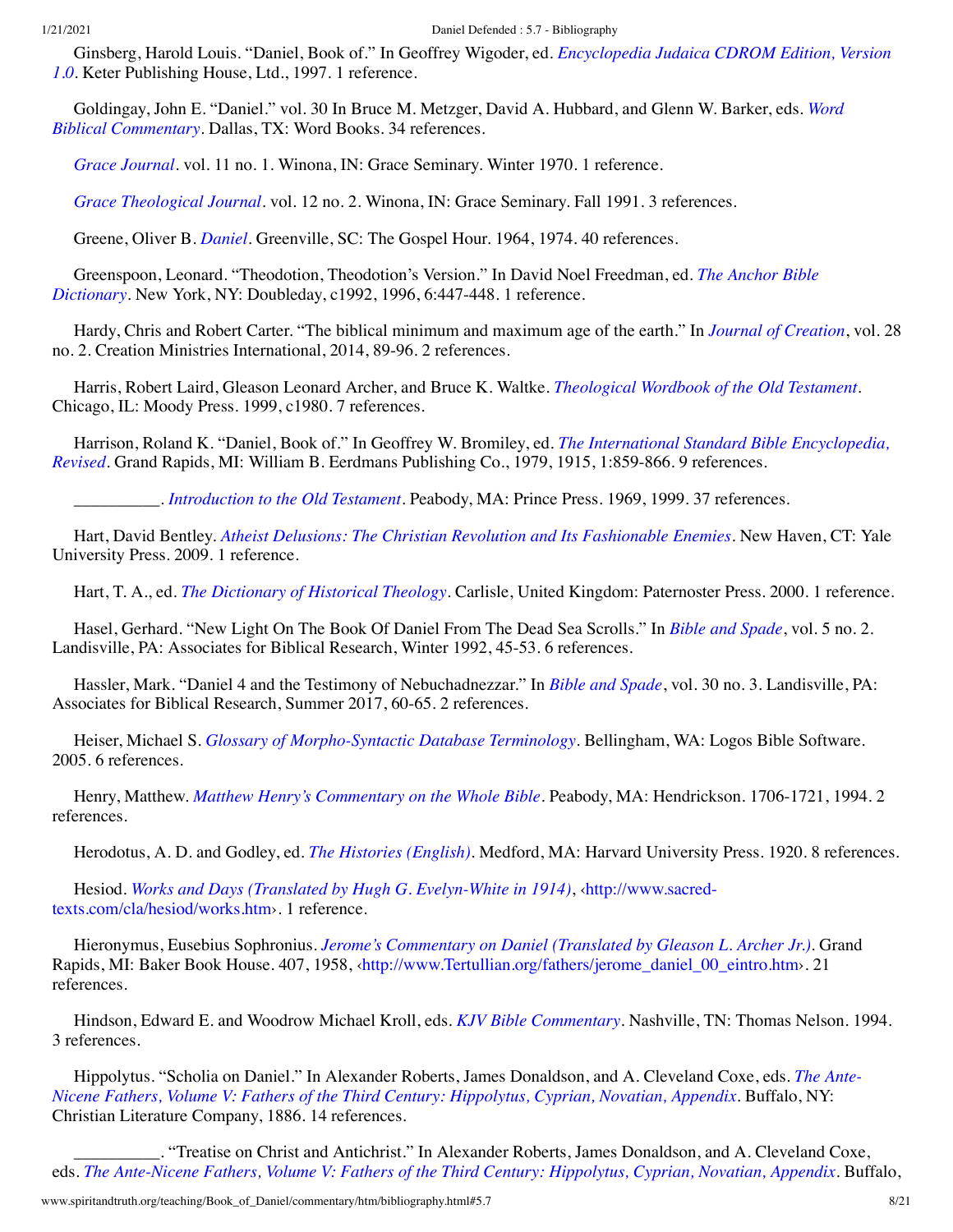NY: Christian Literature Company, 1886. 2 references.

Hitchcock, Mark and Thomas Ice. *[The Truth Behind Left Behind](http://www.amazon.com/gp/search/ref=sr_adv_b/?search-alias=stripbooks&unfiltered=1&field-title=The%20Truth%20Behind%20Left%20Behind)*. Sisters, OR: Multnomah Press. 2004. 1 reference.

Hoehner, Harold W. *[Chronological Aspects of the Life of Christ](http://www.spiritandtruth.org/id/isbn.htm?0310262119)*. Grand Rapids, MI: Zondervan. 1977. 2 references.

Hoerth, Alfred J. *[Archaeology and the Old Testament](http://www.spiritandtruth.org/id/isbn.htm?9780801011290)*. Grand Rapids, MI: Baker Academic. 1998. 4 references.

Holding, James Patrick. "Debunking the Documentary Hypothesis." In *[TJ: The In-Depth Journal of Creation](#page-16-0)*, vol. 19 no. 3. Answers in Genesis, 2005, 37-40. 2 references.

Holladay, William Lee and Ludwig Köhler. *[A Concise Hebrew and Aramaic Lexicon of the Old Testament](http://www.amazon.com/gp/search/ref=sr_adv_b/?search-alias=stripbooks&unfiltered=1&field-title=A%20Concise%20Hebrew%20and%20Aramaic%20Lexicon%20of%20the%20Old%20Testament)*. Leiden, Netherlands: Brill. 1971. 1 reference.

*[Holy Bible: New Living Translation](http://www.amazon.com/gp/search/ref=sr_adv_b/?search-alias=stripbooks&unfiltered=1&field-title=Holy%20Bible:%20New%20Living%20Translation)*. 3rd ed. Carol Stream, IL: Tyndale House Publishers. 2007. 1 reference.

Horner, Barry E. *[Future Israel: Why Christian Anti-Judaism Must Be Challenged](http://www.spiritandtruth.org/id/isbn.htm?9780805446272)*. Nashville, TN: Broadman and Holman. 2007. 3 references.

Howard, Mark L. "Therefore it was called Babel." In *[Journal of Creation](#page-9-3)*, vol. 23 no. 3. Creation Ministries International, 2009, 56-57. 1 reference.

**Howe, Thomas A.** *[Daniel in the Preterist's Den](http://www.spiritandtruth.org/id/isbn.htm?9781556352737)***. Eugene, OR: Wipf and Stock. 2008**. 42 references.

Huckel, Tom. *[The Rabbinic Messiah](http://www.amazon.com/gp/search/ref=sr_adv_b/?search-alias=stripbooks&unfiltered=1&field-title=The%20Rabbinic%20Messiah)*. Philadelphia, PA: Hananeel House. 1998. 3 references.

[Hughes, Christopher A. "The Terminus Ad Quem of Daniel's 69th Week: A Novel Solution." In](#page-9-4) *Journal of Dispensational Theology*, vol. 17 no. 51. Fort Worth, TX: Tyndale Theological Seminary, Summer/Fall 2013, 119-141. 1 reference.

Hughes, Robert B. and J. Carl Laney. *[Tyndale Concise Bible Commentary](http://www.amazon.com/gp/search/ref=sr_adv_b/?search-alias=stripbooks&unfiltered=1&field-title=Tyndale%20Concise%20Bible%20Commentary)*. Wheaton, IL: Tyndale House Publishers. 2001. 1 reference.

Hunt, Dave and T. A. McMahon, eds. *[The Berean Call](http://www.amazon.com/gp/search/ref=sr_adv_b/?search-alias=stripbooks&unfiltered=1&field-title=The%20Berean%20Call)*. vol. 24 no. 6. Bend, OR: The Berean Call. June 2009, [‹http://www.thebereancall.org›](http://www.thebereancall.org/). 1 reference.

Ice, Thomas. "Postmillennialism." In Mal Couch, ed. *[Dictionary of Premillennial Theology](#page-4-1)*. Grand Rapids, MI: Kregel Publications, 1996, 307-310. 1 reference.

[Irenaeus. "Against Heresies." In Alexander Roberts, James Donaldson, and A. Cleveland Coxe, eds.](#page-14-2) *The Ante-Nicene Fathers, Volume I: The Apostolic Fathers With Justin Martyr and Irenaeus*. Buffalo, NY: Christian Literature Company, 1885. 3 references.

Ironside, H. A. *[Expository Notes on Ezekiel, the Prophet](http://www.amazon.com/gp/search/ref=sr_adv_b/?search-alias=stripbooks&unfiltered=1&field-title=Expository%20Notes%20on%20Ezekiel,%20the%20Prophet)*. New York, NY: Loizeaux Brothers. 1949. 1 reference.

\_\_\_\_\_\_\_\_\_\_. *[Lectures on Daniel the Prophet](http://www.amazon.com/gp/search/ref=sr_adv_b/?search-alias=stripbooks&unfiltered=1&field-title=Lectures%20on%20Daniel%20the%20Prophet)*. 2nd ed. New York, NY: Loizeaux Brothers. 1953. 39 references.

\_\_\_\_\_\_\_\_\_\_. *[The Four Hundred Silent Years \(from Malachi to Matthew\)](http://www.amazon.com/gp/search/ref=sr_adv_b/?search-alias=stripbooks&unfiltered=1&field-title=The%20Four%20Hundred%20Silent%20Years%20(from%20Malachi%20to%20Matthew))*. New York, NY: Loizeaux Brothers. 1914. 1 reference.

<span id="page-8-0"></span>**Jamieson, Robert, A. R. Fausset, and David Brown.** *[A Commentary, Critical and Explanatory, on the Old and New](http://www.amazon.com/gp/search/ref=sr_adv_b/?search-alias=stripbooks&unfiltered=1&field-title=A%20Commentary,%20Critical%20and%20Explanatory,%20on%20the%20Old%20and%20New%20Testaments) Testaments***. Oak Harbor, WA: Logos Research Systems, Inc. 1997, 1877**. 39 references.

Jeremiah, David. *[The Handwriting on the Wall: Secrets from the Prophecies of Daniel](http://www.spiritandtruth.org/id/isbn.htm?084993365X)*. Dallas, TX: Word Publishing. 1992. 20 references.

Jerome. *[Biblia Sacra Vulgata: Iuxta Vulgatem Versionem](http://www.amazon.com/gp/search/ref=sr_adv_b/?search-alias=stripbooks&unfiltered=1&field-title=Biblia%20Sacra%20Vulgata:%20Iuxta%20Vulgatem%20Versionem)*. Stuttgart, Germany: Deutsche Bibelgesellschaft. 1996, c1969. 1 reference.

\_\_\_\_\_\_\_\_\_\_. "Jerome's Apology for Himself Against the Books of Rufinus." In Philip Schaff and Henry Wace, eds. *A [Select Library of the Nicene and Post-Nicene Fathers of the Christian Church, Second Series, Volume III: Theodoret,](#page-15-3)*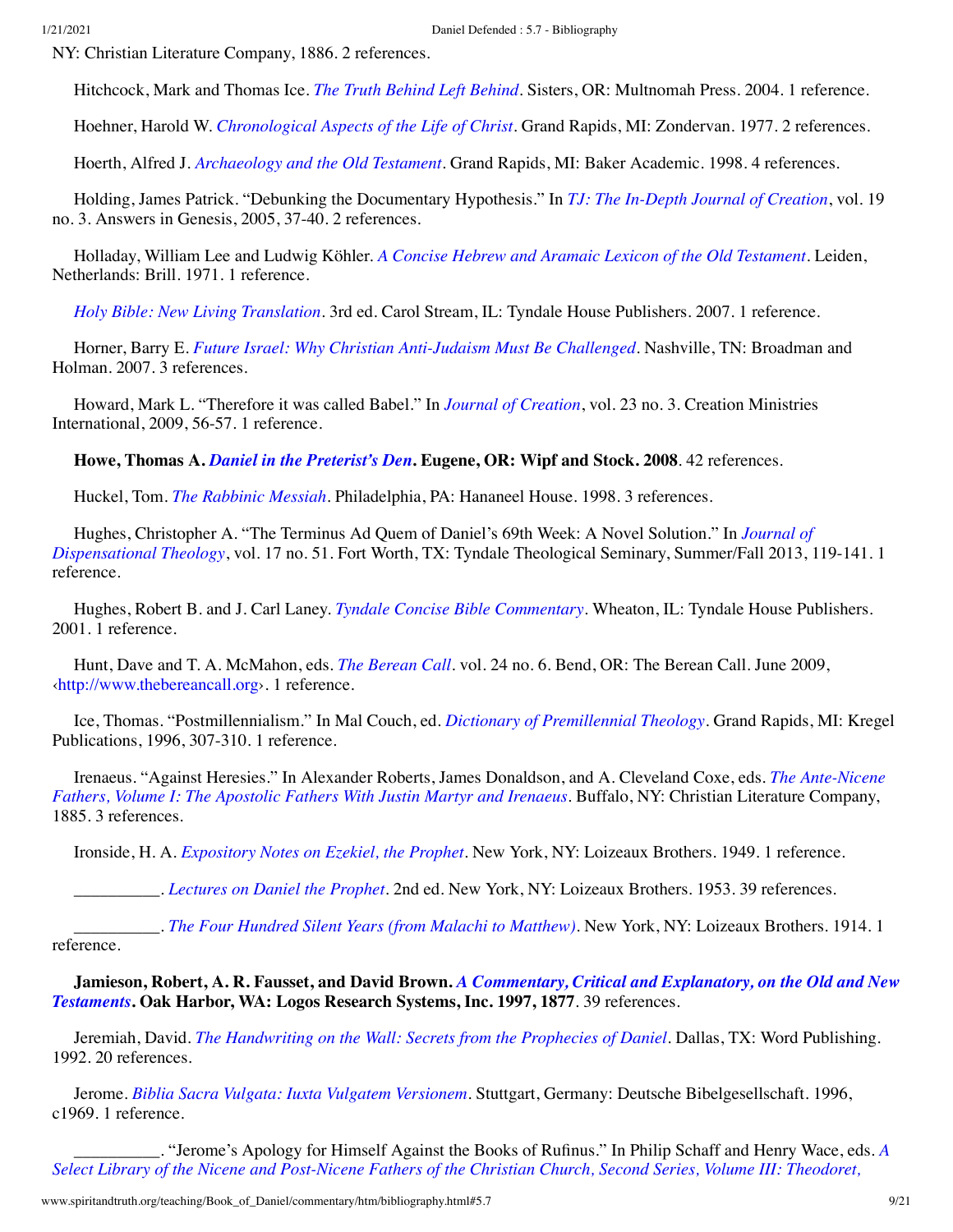*Jerome, Gennadius, Rufinus: Historial Writings, Etc*[. New York, NY: Christian Literature Company, 1882. 1 reference.](#page-15-3)

Jobes, Karen H. and Moisés Silva. *[Invitation to the Septuagint](http://www.spiritandtruth.org/id/isbn.htm?080103115X)*. Grand Rapids, MI: Baker Academic. 2005. 9 references.

Jones, Floyd Nolen. *[Chronology of the Old Testament: A Return to Basics, 15th ed](http://www.spiritandtruth.org/id/isbn.htm?0970032838)*. The Woodlands, TX: KingsWord Press. 1993, 2002. 1 reference.

\_\_\_\_\_\_\_\_\_\_. *[Chronology of the Old Testament: A Return to Basics, 4th ed](http://www.spiritandtruth.org/id/isbn.htm?097003282X)*. The Woodlands, TX: KingsWord Press. 1993, 1999. 13 references.

[Josephus, Flavious. "Against Apion." In Flavius Josephus and William Whiston.](#page-9-5) *The Works of Josephus : Complete and Unabridged*. Peabody, MA: Hendrickson, 1996, c1987. 4 references.

[\\_\\_\\_\\_\\_\\_\\_\\_\\_\\_. "The Antiquities of the Jews." In Flavius Josephus and William Whiston.](#page-9-5) *The Works of Josephus : Complete and Unabridged*. Peabody, MA: Hendrickson, 1996, c1987. 26 references.

<span id="page-9-5"></span>Josephus, Flavius and William Whiston. *[The Works of Josephus : Complete and Unabridged](http://www.amazon.com/gp/search/ref=sr_adv_b/?search-alias=stripbooks&unfiltered=1&field-title=The%20Works%20of%20Josephus%20:%20Complete%20and%20Unabridged)*. Peabody, MA: Hendrickson. 1996, c1987. 30 references.

<span id="page-9-0"></span>*[Journal of Creation](http://www.amazon.com/gp/search/ref=sr_adv_b/?search-alias=stripbooks&unfiltered=1&field-title=Journal%20of%20Creation)*. vol. 22 no. 3. Creation Ministries International. 2008, ‹[http://www.creationontheweb.com](http://www.creationontheweb.com/)›. 3 references.

<span id="page-9-3"></span>*[Journal of Creation](http://www.amazon.com/gp/search/ref=sr_adv_b/?search-alias=stripbooks&unfiltered=1&field-title=Journal%20of%20Creation)*. vol. 23 no. 3. Creation Ministries International. 2009,  $\frac{\text{http://www.creation on the web.com. 1}}{1}$ reference.

<span id="page-9-2"></span>*[Journal of Creation](http://www.amazon.com/gp/search/ref=sr_adv_b/?search-alias=stripbooks&unfiltered=1&field-title=Journal%20of%20Creation)*. vol. 28 no. 2. Creation Ministries International. 2014, ‹[http://www.creationontheweb.com](http://www.creationontheweb.com/)›. 2 references.

<span id="page-9-13"></span>*[Journal of Creation](http://www.amazon.com/gp/search/ref=sr_adv_b/?search-alias=stripbooks&unfiltered=1&field-title=Journal%20of%20Creation)*. vol. 29 no. 1. Creation Ministries International. 2015, ‹[http://www.creationontheweb.com](http://www.creationontheweb.com/)›. 1 reference.

<span id="page-9-6"></span>*[Journal of Dispensational Theology](http://www.amazon.com/gp/search/ref=sr_adv_b/?search-alias=stripbooks&unfiltered=1&field-title=Journal%20of%20Dispensational%20Theology)*. vol. 11 no. 34. Fort Worth, TX: Society of Dispensational Theology. December 2007. 2 references.

<span id="page-9-4"></span>*[Journal of Dispensational Theology](http://www.amazon.com/gp/search/ref=sr_adv_b/?search-alias=stripbooks&unfiltered=1&field-title=Journal%20of%20Dispensational%20Theology)*. vol. 17 no. 51. Fort Worth, TX: Tyndale Theological Seminary. Summer/Fall 2013. 1 reference.

<span id="page-9-7"></span>*[Journal of the Evangelical Theological Society](http://www.amazon.com/gp/search/ref=sr_adv_b/?search-alias=stripbooks&unfiltered=1&field-title=Journal%20of%20the%20Evangelical%20Theological%20Society)*. vol. 21 no. 4. Evangelical Theological Society. December 1978. 3 references.

<span id="page-9-10"></span>*[Journal of the Evangelical Theological Society](http://www.amazon.com/gp/search/ref=sr_adv_b/?search-alias=stripbooks&unfiltered=1&field-title=Journal%20of%20the%20Evangelical%20Theological%20Society)*. vol. 23 no. 1. Evangelical Theological Society. March 1980. 2 references.

<span id="page-9-1"></span>*[Journal of the Evangelical Theological Society](http://www.amazon.com/gp/search/ref=sr_adv_b/?search-alias=stripbooks&unfiltered=1&field-title=Journal%20of%20the%20Evangelical%20Theological%20Society)*. vol. 27 no. 4. Evangelical Theological Society. December 1984. 1 reference.

<span id="page-9-8"></span>*[Journal of the Evangelical Theological Society](http://www.amazon.com/gp/search/ref=sr_adv_b/?search-alias=stripbooks&unfiltered=1&field-title=Journal%20of%20the%20Evangelical%20Theological%20Society)*. vol. 29 no. 1. Evangelical Theological Society. March 1986. 3 references.

<span id="page-9-9"></span>*[Journal of the Evangelical Theological Society](http://www.amazon.com/gp/search/ref=sr_adv_b/?search-alias=stripbooks&unfiltered=1&field-title=Journal%20of%20the%20Evangelical%20Theological%20Society)*. vol. 31 no. 3. Evangelical Theological Society. September 1988. 1 reference.

<span id="page-9-12"></span>*[Journal of the Evangelical Theological Society](http://www.amazon.com/gp/search/ref=sr_adv_b/?search-alias=stripbooks&unfiltered=1&field-title=Journal%20of%20the%20Evangelical%20Theological%20Society)*. vol. 47 no. 1. Evangelical Theological Society. March 2004. 5 references.

<span id="page-9-11"></span>*[Journal of the Evangelical Theological Society](http://www.amazon.com/gp/search/ref=sr_adv_b/?search-alias=stripbooks&unfiltered=1&field-title=Journal%20of%20the%20Evangelical%20Theological%20Society)*. vol. 48 no. 2. Evangelical Theological Society. June 2005. 4 references.

Kampen, John. "Hasidim." In David Noel Freedman, ed. *[The Anchor Bible Dictionary](#page-6-1)*. New York, NY: Doubleday, c1992, 1996, 3:66-67. 1 reference.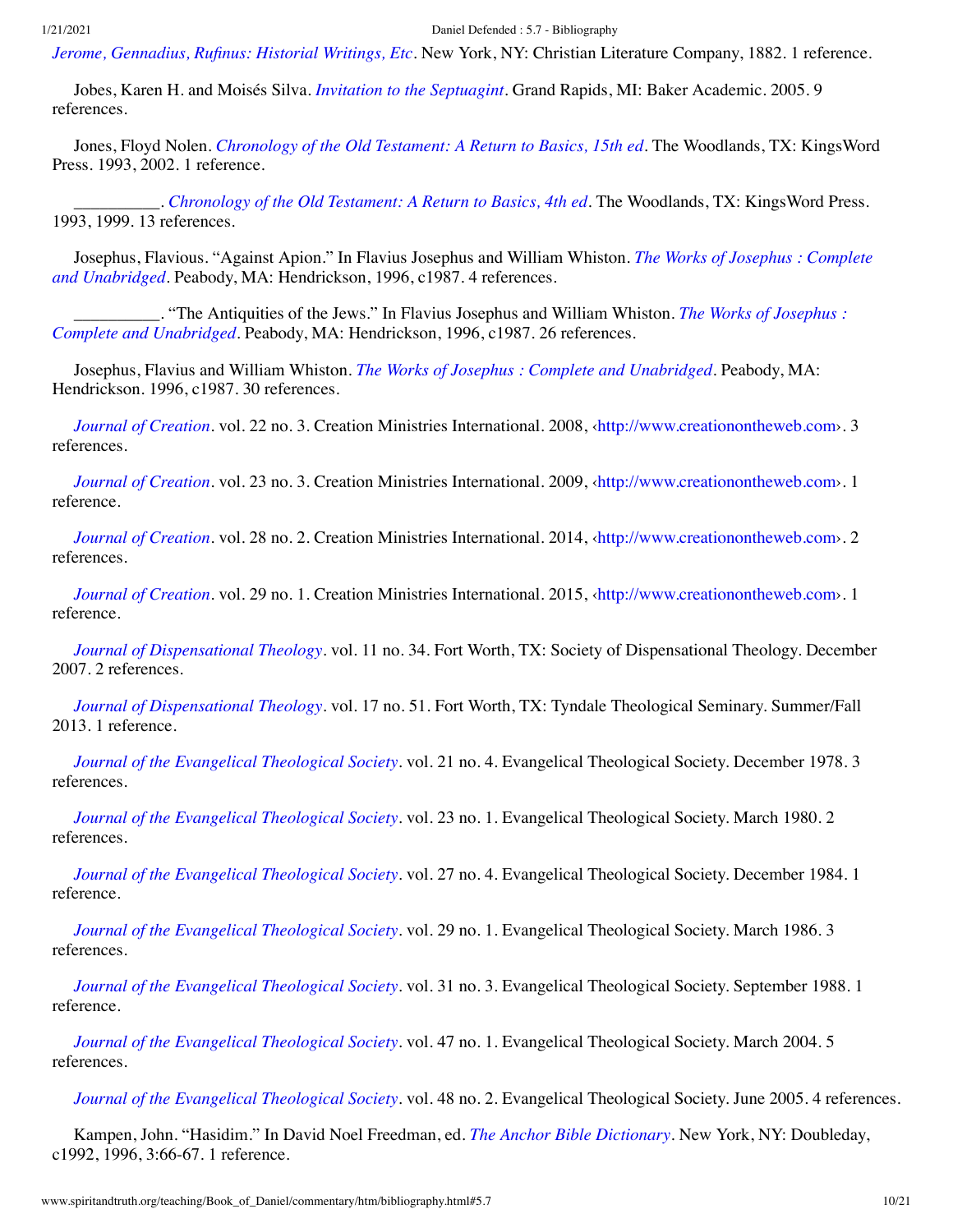<span id="page-10-2"></span>**Keil, Carl Friedrich and Franz Delitzsch.** *[Commentary on the Old Testament](http://www.amazon.com/gp/search/ref=sr_adv_b/?search-alias=stripbooks&unfiltered=1&field-title=Commentary%20on%20the%20Old%20Testament)***. Peabody, MA: Hendrickson. 2002**. 80 references.

Keil, Carl Friedrich. "Daniel." In Carl Friedrich Keil and Franz Delitzsch. *[Commentary on the Old Testament](#page-10-2)*. Peabody, MA: Hendrickson, 2002, 9:482-832. 78 references.

\_\_\_\_\_\_\_\_\_\_. "Ezekiel." In Carl Friedrich Keil and Franz Delitzsch. *[Commentary on the Old Testament](#page-10-2)*. Peabody, MA: Hendrickson, 2002, 9:3-481. 1 reference.

\_\_\_\_\_\_\_\_\_\_. "Jeremiah." In Carl Friedrich Keil and Franz Delitzsch. *[Commentary on the Old Testament](#page-10-2)*. Peabody, MA: Hendrickson, 2002, 8:3-462. 1 reference.

Kelly, Page H., Daniel S. Mynatt, and Timothy G. Crawford. *[The Masorah of Biblia Hebraica Stuttgartensia](http://www.spiritandtruth.org/id/isbn.htm?0802843638)*. Grand Rapids, MI: Eerdmans. 1998. 1 reference.

**Kelly, William.** *[Lectures on the Book of Daniel \(3rd. ed.\)](http://www.amazon.com/gp/search/ref=sr_adv_b/?search-alias=stripbooks&unfiltered=1&field-title=Lectures%20on%20the%20Book%20of%20Daniel%20(3rd.%20ed.))***. Richardson, TX: Galaxie Software. 1881, 2004**. 24 references.

*[King James Version Study Bible](http://www.amazon.com/gp/search/ref=sr_adv_b/?search-alias=stripbooks&unfiltered=1&field-title=King%20James%20Version%20Study%20Bible)*. electronic ed. Nashville, TN: Thomas Nelson. 1997. 2 references.

<span id="page-10-1"></span>Kittel, Gerhard, Geoffrey William Bromily, and Gerhard Friedrich, eds. *[Theological Dictionary of the New Testament](http://www.amazon.com/gp/search/ref=sr_adv_b/?search-alias=stripbooks&unfiltered=1&field-title=Theological%20Dictionary%20of%20the%20New%20Testament)*. Grand Rapids, MI: Eerdmans. 1964-c1976. 3 references.

Klassen, Frank R. *[The Chronology of the Bible](http://www.amazon.com/gp/search/ref=sr_adv_b/?search-alias=stripbooks&unfiltered=1&field-title=The%20Chronology%20of%20the%20Bible)*. Nashville, TN: Regal Publishers. 1975. 1 reference.

Klatzkin, Jacob. "Armilus." In Geoffrey Wigoder, ed. *[Encyclopedia Judaica CDROM Edition, Version 1.0](#page-18-0)*. Keter Publishing House, Ltd., 1997. 1 reference.

[Koehler, Ludwig, Walter Baumgartner, M. E. J. Richardson, and Johann Jakob Stamm.](http://www.amazon.com/gp/search/ref=sr_adv_b/?search-alias=stripbooks&unfiltered=1&field-title=The%20Hebrew%20and%20Aramaic%20Lexicon%20of%20the%20Old%20Testament) *The Hebrew and Aramaic Lexicon of the Old Testament*. electronic ed. New York, NY: E. J. Brill. 1999. 3 references.

Koldewey, Robert and Agnes S. Johns. *[The Excavations at Babylon](http://www.amazon.com/gp/search/ref=sr_adv_b/?search-alias=stripbooks&unfiltered=1&field-title=The%20Excavations%20at%20Babylon)*. Liverpool, England: MacMillan and Co. 1914. 9 references.

Kroll, F. Gerald. "Jeremiah." In Edward E. Hindson and Woodrow Michael Kroll, eds. *[KJV Bible Commentary](#page-7-0)*. Nashville, TN: Thomas Nelson, 1994. 1 reference.

<span id="page-10-3"></span>LaHaye, Tim F. and Edward E. Hindson, eds. *[Exploring Bible Prophecy](http://www.spiritandtruth.org/id/isbn.htm?9780736948036)*. Eugene, OR: Harvest House Publishers. 2006. 3 references.

<span id="page-10-0"></span>Lange, John Peter, ed. *[A Commentary on the Holy Scriptures: Critical, Doctrinal, and Homiletical](http://www.amazon.com/gp/search/ref=sr_adv_b/?search-alias=stripbooks&unfiltered=1&field-title=A%20Commentary%20on%20the%20Holy%20Scriptures:%20Critical,%20Doctrinal,%20and%20Homiletical)*. New York, NY: Charles Scribner's Sons. 1880. 72 references.

Lanser, Erich D. and Schwartz. "The Red Sea in the NT." In *[Bible and Spade](#page-1-4)*, vol. 21 no. 1. Landisville, PA: Associates for Biblical Research, Winter 2008, 3-11. 1 reference.

Larkin, Clarence. *[Dispensational Truth](http://www.amazon.com/gp/search/ref=sr_adv_b/?search-alias=stripbooks&unfiltered=1&field-title=Dispensational%20Truth)*. Glenside, PA: Clarence Larkin Estate. 1918, 1920. 4 references.

**\_\_\_\_\_\_\_\_\_\_.** *[The Book of Daniel](http://www.amazon.com/gp/search/ref=sr_adv_b/?search-alias=stripbooks&unfiltered=1&field-title=The%20Book%20of%20Daniel)***. Glenside, PA: Clarence Larkin Estate. 1929**. 59 references.

Lawrence, Paul J.N. "Who Wrote Daniel?" In *[Bible and Spade](#page-2-8)*, vol. 28 no. 1. Landisville, PA: Associates for Biblical Research, Winter 2015, 4-11. 2 references.

## **Leupold, H. C.** *[Exposition of Daniel](http://www.amazon.com/gp/search/ref=sr_adv_b/?search-alias=stripbooks&unfiltered=1&field-title=Exposition%20of%20Daniel)***. Grand Rapids, MI: Baker Book House. 1949, 1969**. 109 references.

Levy, Michael, ed. *[Britannica 2012 Deluxe Edition CDROM](http://www.amazon.com/gp/search/ref=sr_adv_b/?search-alias=stripbooks&unfiltered=1&field-title=Britannica%202012%20Deluxe%20Edition%20CDROM)*. 12 references.

Lewis, C. S. *[Mere Christianity](http://www.amazon.com/gp/search/ref=sr_adv_b/?search-alias=stripbooks&unfiltered=1&field-title=Mere%20Christianity)*. New York, NY: MacMillan Publications. 1943, 1945, 1952. 1 reference.

Liddell, Henry George, Robert Scott, and Henry Stuart Jones. *[A Greek-English Lexicon](http://www.amazon.com/gp/search/ref=sr_adv_b/?search-alias=stripbooks&unfiltered=1&field-title=A%20Greek-English%20Lexicon)*. With a revised supplement, 1996. Oxford, England: Oxford University Press. 1996. 3 references.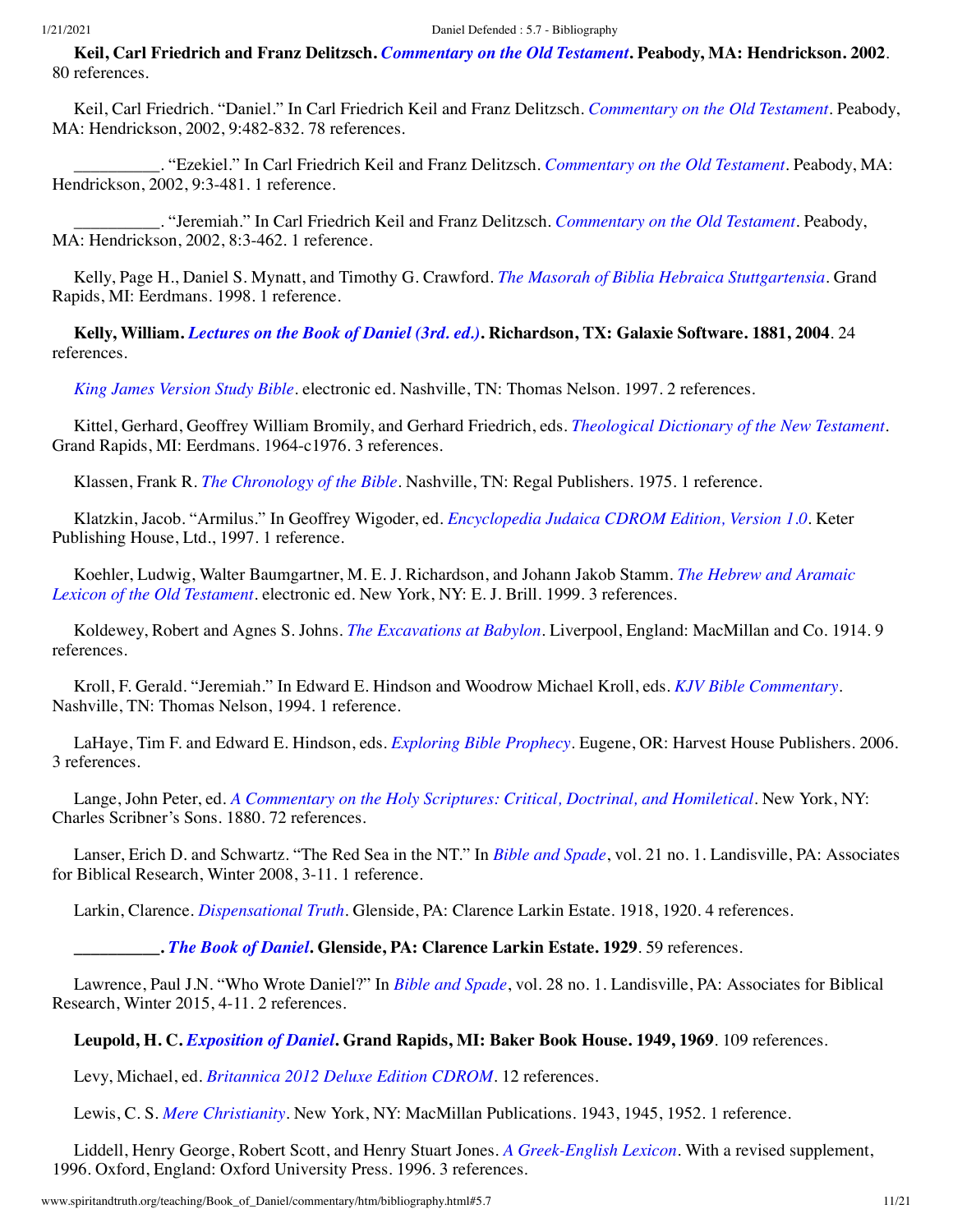Lightfoot, Neil R. *[How We Got the Bible](http://www.spiritandtruth.org/id/isbn.htm?080101252X)*. Grand Rapids, MI: Baker Book House. 2003. 1 reference.

Lust, Johan, Eynikel, and Katrin Hauspie. *[A Greek-English Lexicon of the Septuagint](http://www.amazon.com/gp/search/ref=sr_adv_b/?search-alias=stripbooks&unfiltered=1&field-title=A%20Greek-English%20Lexicon%20of%20the%20Septuagint)*. rev. ed. Stuttgart, Germany: Deutsche Bibelgesellschaft. 2003. 1 reference.

MacArthur, John, ed. *[The MacArthur Study Bible](http://www.amazon.com/gp/search/ref=sr_adv_b/?search-alias=stripbooks&unfiltered=1&field-title=The%20MacArthur%20Study%20Bible)*. Nashville, TN: Word Publishing. 1997. 19 references.

MacArthur, John. *[Revelation 12-22 : The MacArthur New Testament Commentary](http://www.amazon.com/gp/search/ref=sr_adv_b/?search-alias=stripbooks&unfiltered=1&field-title=Revelation%2012-22%20:%20The%20MacArthur%20New%20Testament%20Commentary)*. Chicago, IL: Moody Press. 2000. 2 references.

Mack, Edward. "Chronology of the Old Testament." In J. W. Orr, ed. *[The International Standard Bible Encyclopedia](#page-13-0)*. Albany, OR: Ages Software, 1915. 1 reference.

Marsden, George M. *[Jonathan Edwards: A Life](http://www.spiritandtruth.org/id/isbn.htm?0300096933)*. New Haven, CT: Yale University Press. 2003. 1 reference.

Martin, John A. "Ezra." In John F. Walvoord and Roy B. Zuck, eds. *[The Bible Knowledge Commentary](#page-17-0)*. Wheaton, IL: SP Publications, 1983, 1:653-672. 2 references.

\_\_\_\_\_\_\_\_\_\_. "Isaiah." In John F. Walvoord and Roy B. Zuck, eds. *[The Bible Knowledge Commentary](#page-17-0)*. Wheaton, IL: SP Publications, 1983, 1:1028-1121. 3 references.

Masters, Peter. "A Tour of Biblical Evidence in the British Museum." In *[Bible and Spade](#page-1-5)*, vol. 13 no. 2. Landisville, PA: Associates for Biblical Research, Spring 2000, 35-55. 2 references.

Mauro, Philip. *[The Seventy Weeks and the Great Tribulation](http://www.amazon.com/gp/search/ref=sr_adv_b/?search-alias=stripbooks&unfiltered=1&field-title=The%20Seventy%20Weeks%20and%20the%20Great%20Tribulation)*. Washington, DC: Eerdmans. 1921, 1944, 2005. 1 reference.

\_\_\_\_\_\_\_\_\_\_. *[The Wonders of Bible Chronology](http://www.amazon.com/gp/search/ref=sr_adv_b/?search-alias=stripbooks&unfiltered=1&field-title=The%20Wonders%20of%20Bible%20Chronology)*. Washington, DC: Eerdmans. 1933, 2005. 3 references.

<span id="page-11-0"></span>Mayhue, Richard L., ed. *[The Master's Seminary Journal](http://www.amazon.com/gp/search/ref=sr_adv_b/?search-alias=stripbooks&unfiltered=1&field-title=The%20Master%E2%80%99s%20Seminary%20Journal)*. vol. 4 no. 1. Sun Valley, CA: The Master's Seminary. Spring 1993. 1 reference.

<span id="page-11-4"></span>\_\_\_\_\_\_\_\_\_\_. *[The Master's Seminary Journal](http://www.amazon.com/gp/search/ref=sr_adv_b/?search-alias=stripbooks&unfiltered=1&field-title=The%20Master%E2%80%99s%20Seminary%20Journal)*. vol. 18 no. 1. Sun Valley, CA: The Master's Seminary. Spring 2007. 2 references.

<span id="page-11-1"></span>\_\_\_\_\_\_\_\_\_\_. *[The Master's Seminary Journal](http://www.amazon.com/gp/search/ref=sr_adv_b/?search-alias=stripbooks&unfiltered=1&field-title=The%20Master%E2%80%99s%20Seminary%20Journal)*. vol. 19 no. 1. Sun Valley, CA: The Master's Seminary. Spring 2008. 1 reference.

<span id="page-11-2"></span>\_\_\_\_\_\_\_\_\_\_. *[The Master's Seminary Journal](http://www.amazon.com/gp/search/ref=sr_adv_b/?search-alias=stripbooks&unfiltered=1&field-title=The%20Master%E2%80%99s%20Seminary%20Journal)*. vol. 24 no. 2. Sun Valley, CA: The Master's Seminary. Fall 2013. 1 reference.

<span id="page-11-3"></span>\_\_\_\_\_\_\_\_\_\_. *[The Master's Seminary Journal](http://www.amazon.com/gp/search/ref=sr_adv_b/?search-alias=stripbooks&unfiltered=1&field-title=The%20Master%E2%80%99s%20Seminary%20Journal)*. vol. 26 no. 1. Sun Valley, CA: The Master's Seminary. Spring 2015, [‹https://www.tms.edu/m/msj26a.pdf›](https://www.tms.edu/m/msj26a.pdf). 1 reference.

Mayhue, Richard L. "Editorial." In Richard L. Mayhue, ed. *[The Master's Seminary Journal](#page-11-1)*, vol. 19 no. 1. Sun Valley, CA: The Master's Seminary, Spring 2008, 4-5. 1 reference.

McCarthy, James G. *[The Gospel According to Rome](http://www.amazon.com/gp/search/ref=sr_adv_b/?search-alias=stripbooks&unfiltered=1&field-title=The%20Gospel%20According%20to%20Rome)*. Eugene, OR: Harvest House Publishers. 1996. 1 reference.

McClain, Alva J. *[Daniel's Prophecy of the 70 Weeks](http://www.amazon.com/gp/search/ref=sr_adv_b/?search-alias=stripbooks&unfiltered=1&field-title=Daniel%E2%80%99s%20Prophecy%20of%20the%2070%20Weeks)*. Grand Rapids, MI: Zondervan Publishing House. 1940, 1969. 1 reference.

\_\_\_\_\_\_\_\_\_\_. *[The Greatness of the Kingdom](http://www.spiritandtruth.org/id/isbn.htm?0884690113)*. Winona Lake, IN: BMH Books. 1974. 2 references.

## **McDowell, Josh.** *[Daniel in the Critics' Den](http://www.spiritandtruth.org/id/isbn.htm?0018956447)***. San Bernardino, CA: Here's Life Publishers. 1979**. 8 references.

McFall, Leslie. "A Translation Guide to the Chronological Data in Kings and Chronicles." In *[Bibliotheca Sacra](#page-2-9)*, vol. 148 no. 589. Dallas, TX: Dallas Theological Seminary, January-March 1991, 3-45. 2 references.

McGee, J. Vernon. *[Thru The Bible Commentary](http://www.amazon.com/gp/search/ref=sr_adv_b/?search-alias=stripbooks&unfiltered=1&field-title=Thru%20The%20Bible%20Commentary)*. Nashville, TN: Thomas Nelson. 1997, c1981. 22 references.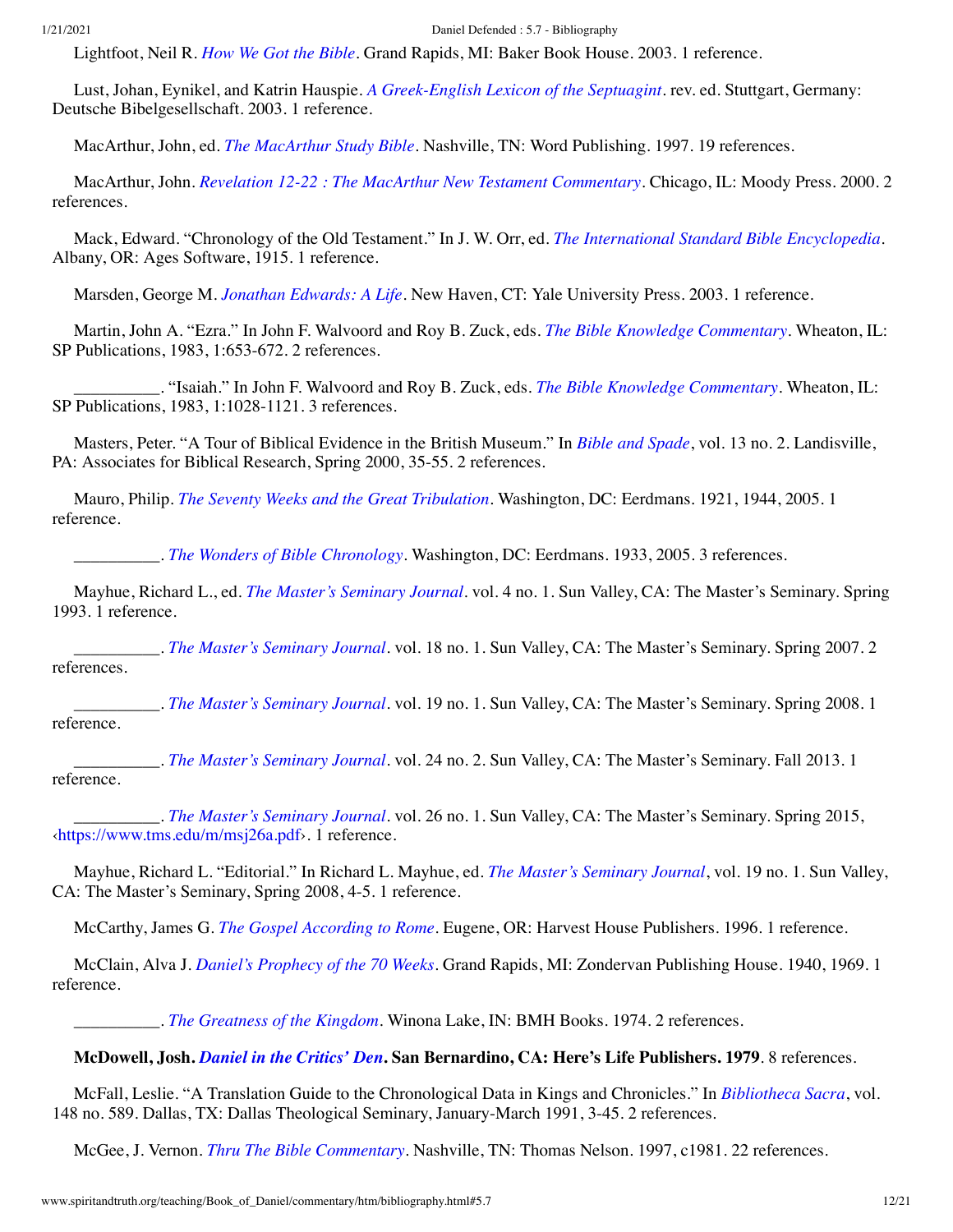McNeeley, Donald. "City Gates: Not Just a Defensive Measure." In *[Bible and Spade](#page-1-6)*, vol. 25 no. 2. Landisville, PA: Associates for Biblical Research, Spring 2012, 39-43. 1 reference.

McQuaid, Elwood, ed. *[Israel My Glory](http://www.amazon.com/gp/search/ref=sr_adv_b/?search-alias=stripbooks&unfiltered=1&field-title=Israel%20My%20Glory)*. Westville, NJ: Friends of Israel Gospel Ministry. July/June 2000, [‹http://www.foi.org](http://www.foi.org/)›. 1 reference.

\_\_\_\_\_\_\_\_\_\_. *[Israel My Glory](http://www.amazon.com/gp/search/ref=sr_adv_b/?search-alias=stripbooks&unfiltered=1&field-title=Israel%20My%20Glory)*. Westville, NJ: Friends of Israel Gospel Ministry. May/June 2002, [‹http://www.foi.org›](http://www.foi.org/). 1 reference.

*[Merriam-Webster's Collegiate Dictionary, \(Eleventh ed.\)](http://www.amazon.com/gp/search/ref=sr_adv_b/?search-alias=stripbooks&unfiltered=1&field-title=Merriam-Webster%E2%80%99s%20Collegiate%20Dictionary,%20(Eleventh%20ed.))*. Springfield, MA: Merriam-Webster. 1996, c1993. 3 references.

<span id="page-12-0"></span>Metzger, Bruce M., David A. Hubbard, and Glenn W. Barker, eds. *[Word Biblical Commentary](http://www.amazon.com/gp/search/ref=sr_adv_b/?search-alias=stripbooks&unfiltered=1&field-title=Word%20Biblical%20Commentary)*. Dallas, TX: Word Books. 34 references.

**[Miller, Stephen R. "Daniel." In E. Ray Clendenen, Kenneth A. Mathews, and David S. Dockery, eds.](#page-3-1)** *The New American Commentary***. Nashville, TN: Broadman & Holman, 1994**. 136 references.

Mills, Monty S. *[Daniel: A Study Guide to the Book of Daniel](http://www.amazon.com/gp/search/ref=sr_adv_b/?search-alias=stripbooks&unfiltered=1&field-title=Daniel:%20A%20Study%20Guide%20to%20the%20Book%20of%20Daniel)*. Dallas, TX: 3E Ministries. 1988, 1999. 29 references.

Mitchell, T. C. *[The Bible in the British Museum](http://www.spiritandtruth.org/id/isbn.htm?071411698X)*. London, England: British Museum Press. 1988, 1998. 6 references.

**Montgomery, James A.** *[A Critical and Exegetical Commentary on the Book of Daniel](http://www.amazon.com/gp/search/ref=sr_adv_b/?search-alias=stripbooks&unfiltered=1&field-title=A%20Critical%20and%20Exegetical%20Commentary%20on%20the%20Book%20of%20Daniel)***. Edinburgh, Scotland: T & T Clark. 1927, 1959**. 36 references.

Moore, Carey A. "DANIEL, ADDITIONS TO." In David Noel Freedman, ed. *[The Anchor Bible Dictionary](#page-6-1)*. New York, NY: Doubleday, c1992, 1996, 2:18-28. 1 reference.

Moreland, J. P. *[Love your God with all Your Mind: The Role of Reason in the Life of the Soul](http://www.amazon.com/gp/search/ref=sr_adv_b/?search-alias=stripbooks&unfiltered=1&field-title=Love%20your%20God%20with%20all%20Your%20Mind:%20The%20Role%20of%20Reason%20in%20the%20Life%20of%20the%20Soul)*. Colorado Springs, CO: NavPress. 1997. 1 reference.

Murphy, Bryan. "The Trinity in Creation." In Richard L. Mayhue, ed. *[The Master's Seminary Journal](#page-11-2)*, vol. 24 no. 2. Sun Valley, CA: The Master's Seminary, Fall 2013, 167-177. 1 reference.

Murray, Iain H. *[The Forgotten Spurgeon](http://www.spiritandtruth.org/id/isbn.htm?9781848710115)*. Edinburgh, Scotland: Banner of Truth Trust. 1966, 2009. 1 reference.

Murray, Iain. *[D. Martyn Lloyd Jones - The Fight of Faith](http://www.spiritandtruth.org/id/isbn.htm?0851515640)*. Carlisle, PA: The Banner of Truth Trust. 1990. 2 references.

Myers, Thomas. "Translator's Notes." In John Calvin. *[Commentary on The Prophet Daniel](#page-3-2)*. Albany, OR: Ages Software, 1998, 1561. 2 references.

[Naegelsbach, C. W. Eduard. "The Book of the Prophet Jeremiah." In John Peter Lange, ed.](#page-10-0) *A Commentary on the Holy Scriptures: Critical, Doctrinal, and Homiletical*. New York, NY: Charles Scribner's Sons, 1880. 2 references.

Nestle, Eberhard, Erwin Nestle, and Kurt Aland et al. *[Novum Testamentum Graece](http://www.spiritandtruth.org/id/isbn.htm?3438051036)*. 27. Aufl. Stuttgart, Germany: Deutsche Bibelstiftung. 1993. 2 references.

*[New American Standard Bible](http://www.amazon.com/gp/search/ref=sr_adv_b/?search-alias=stripbooks&unfiltered=1&field-title=New%20American%20Standard%20Bible)*. La Habra, CA: The Lockman Foundation. 1977. 1 reference.

*[New American Standard Bible: 1995 update](http://www.amazon.com/gp/search/ref=sr_adv_b/?search-alias=stripbooks&unfiltered=1&field-title=New%20American%20Standard%20Bible:%201995%20update)*. La Habra, CA: The Lockman Foundation. 1995. 3 references.

*[New English Translation : NET Bible](http://www.amazon.com/gp/search/ref=sr_adv_b/?search-alias=stripbooks&unfiltered=1&field-title=New%20English%20Translation%20:%20NET%20Bible)*. 1st ed. Dallas, TX: Biblical Studies Press. 1998, 2006. 26 references.

Newton, Isaac, Larry Pierce, and Marion Pierce, eds. *[Newton's Revised History of Ancient Kingdoms](http://www.spiritandtruth.org/id/isbn.htm?9780890515563)*. Green Forest, AR: Master Books. 1728, 2009. 15 references.

Newton, Isaac. *[Observations Upon the Prophecies of Daniel, and the Apocalypse of John](http://www.spiritandtruth.org/id/isbn.htm?0942487028)*. Cave Junction, OR: Oregon Institute of Science and Medicine. 1831, 1991. 11 references.

Newton, J. "Cyril of Jerusalem." In J. D. Douglas and Philip W. Comfort, eds. *[Who's Who in Christian History](#page-4-2)*. Wheaton, IL: Tyndale House, 1992. 1 reference.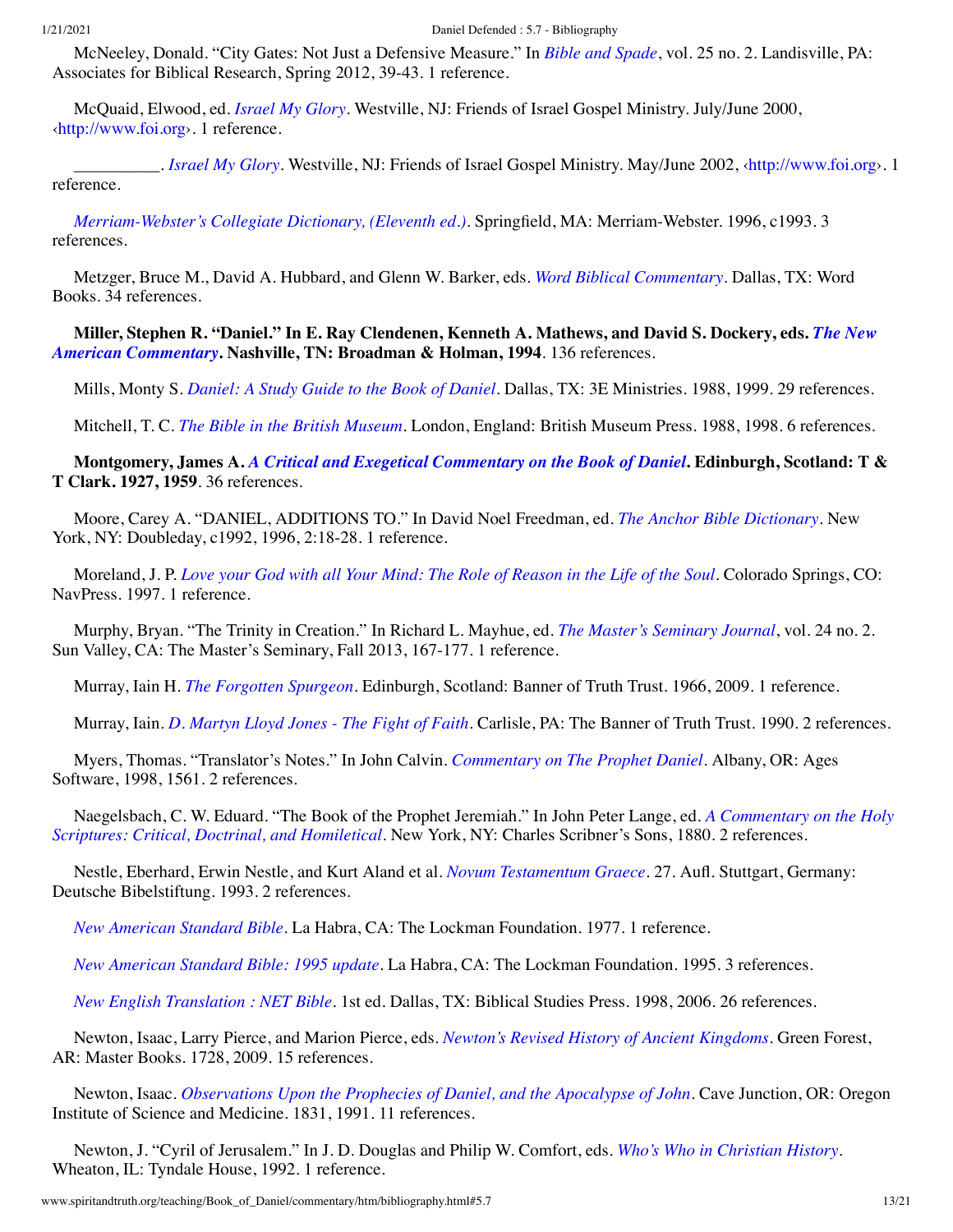Origen. "Origen Against Celcus." In Alexander Roberts, James Donaldson, and A. Cleveland Coxe, eds. *The Ante-[Nicene Fathers, Volume IV: Fathers of the Third Century: Tertullian, Part Fourth; Minucius Felix; Commodian; Origen,](#page-14-4) Parts First and Second*. Buffalo, NY: Christian Literature Company, 1885. 2 references.

<span id="page-13-0"></span>Orr, J. W., ed. *[The International Standard Bible Encyclopedia](http://www.amazon.com/gp/search/ref=sr_adv_b/?search-alias=stripbooks&unfiltered=1&field-title=The%20International%20Standard%20Bible%20Encyclopedia)*. Albany, OR: Ages Software. 1915. 11 references.

Oswalt, J. N. "Chronology of the Old Testament." In Geoffrey W. Bromiley, ed. *The International Standard Bible Encyclopedia, Revised*[. Grand Rapids, MI: William B. Eerdmans Publishing Co., 1979, 1915, 1:673-685. 1 reference](#page-2-4).

Parker, Richard A. and Waldo H. Dubberstein. *[Babylonian Chronology: 626 B.C. — A.D. 45](http://www.amazon.com/gp/search/ref=sr_adv_b/?search-alias=stripbooks&unfiltered=1&field-title=Babylonian%20Chronology:%20626%20B.C.%20%E2%80%94%20A.D.%2045)*. Chicago, IL: University of Chicago Press. 1942. 1 reference.

Parry, Ken. "Chrysostom." In T. A. Hart, ed. *[The Dictionary of Historical Theology](#page-7-1)*. Carlisle, United Kingdom: Paternoster Press, 2000, 127-128. 1 reference.

Patterson, Richard D. "The Key Role of Daniel 7." In *[Grace Theological Journal](#page-7-2)*, vol. 12 no. 2. Winona, IN: Grace Seminary, Fall 1991, 245-262. 3 references.

Payne, D. F. "Babel, Tower of." In Geoffrey W. Bromiley, ed. *[The International Standard Bible Encyclopedia, Revised](#page-2-4)*. Grand Rapids, MI: William B. Eerdmans Publishing Co., 1979, 1915, 1:382-383. 3 references.

Payne, J. Barton. *[Encyclopedia of Biblical Prophecy](http://www.spiritandtruth.org/id/isbn.htm?0801070511)*. Grand Rapids, MI: Baker Books. 1973, 1996. 4 references.

<span id="page-13-1"></span>Penney, Russell. *[Overcoming the World Missions Crisis](http://www.spiritandtruth.org/id/isbn.htm?0825434661)*. Grand Rapids, MI: Kregel Publications. 2001. 1 reference.

Pentecost, J. Dwight. *[Class Notes on Daniel, Dallas Theological Seminary](http://www.amazon.com/gp/search/ref=sr_adv_b/?search-alias=stripbooks&unfiltered=1&field-title=Class%20Notes%20on%20Daniel,%20Dallas%20Theological%20Seminary)*. Spokane, WA: Ellen Kelso [transcriber]. 2006. 22 references.

\_\_\_\_\_\_\_\_\_\_. "Daniel." In John F. Walvoord and Roy B. Zuck, eds. *[The Bible Knowledge Commentary](#page-17-0)*. Wheaton, IL: SP Publications, 1983, 1:1323-1375. 42 references.

**\_\_\_\_\_\_\_\_\_\_.** *[Things to Come: A Study in Biblical Eschatology](http://www.amazon.com/gp/search/ref=sr_adv_b/?search-alias=stripbooks&unfiltered=1&field-title=Things%20to%20Come:%20A%20Study%20in%20Biblical%20Eschatology)***. Grand Rapids, MI: Zondervan Publishing House. 1958**. 8 references.

Peters, George H. *[The Theocratic Kingdom](http://www.amazon.com/gp/search/ref=sr_adv_b/?search-alias=stripbooks&unfiltered=1&field-title=The%20Theocratic%20Kingdom)*. Redding, CA: Pleasant Places Press. 1884. 2 references.

Peters, Melvin K. "Septuagint." In David Noel Freedman, ed. *[The Anchor Bible Dictionary](#page-6-1)*. New York, NY: Doubleday, c1992, 1996, 5:1093-1104. 2 references.

Peterson, Eugene H. *[The Message: The Bible in Contemporary Language](http://www.amazon.com/gp/search/ref=sr_adv_b/?search-alias=stripbooks&unfiltered=1&field-title=The%20Message:%20The%20Bible%20in%20Contemporary%20Language)*. Colorado Springs, CO: NavPress. 2005. 1 reference.

Pierce, Larry. "Appendix C: Ussher's Timeline for the Divided Kingdom." In Archbishop Ussher, Larry Pierce, and Marion Pierce, eds. *[Annals of the World](#page-17-1)*. Green Forest, AR: Master Books, 1654, 2003. 5 references.

[Pinches, T. G. "Babel, Tower of, Archeological Evidences." In Geoffrey W. Bromiley, ed.](#page-2-4) *The International Standard Bible Encyclopedia, Revised*. Grand Rapids, MI: William B. Eerdmans Publishing Co., 1979, 1915, 1:383-384. 3 references.

[\\_\\_\\_\\_\\_\\_\\_\\_\\_\\_. "Babel, Tower of, The Meaning of Babel." In J. W. Orr, ed.](#page-13-0) *The International Standard Bible Encyclopedia*. Albany, OR: Ages Software, 1915. 1 reference.

\_\_\_\_\_\_\_\_\_\_. "Chaldea; Chaldeans." In J. W. Orr, ed. *[The International Standard Bible Encyclopedia](#page-13-0)*. Albany, OR: Ages Software, 1915. 1 reference.

Pink, Arthur Walkington. *[The Antichrist](http://www.amazon.com/gp/search/ref=sr_adv_b/?search-alias=stripbooks&unfiltered=1&field-title=The%20Antichrist)*. Oak Harbor, WA: Logos Research Systems. 1999, 1923. 2 references.

Pliny the Elder, J. and Bostock, ed. *[The Natural History \(English\)](http://www.amazon.com/gp/search/ref=sr_adv_b/?search-alias=stripbooks&unfiltered=1&field-title=The%20Natural%20History%20(English))*. Medford, MA: Taylor and Fancis. 1855. 1 reference.

Pocock, Michael. "The Sovereignty of God in Missions." In Russell Penney. *[Overcoming the World Missions Crisis](#page-13-1)*. Grand Rapids, MI: Kregel Publications, 2001. 1 reference.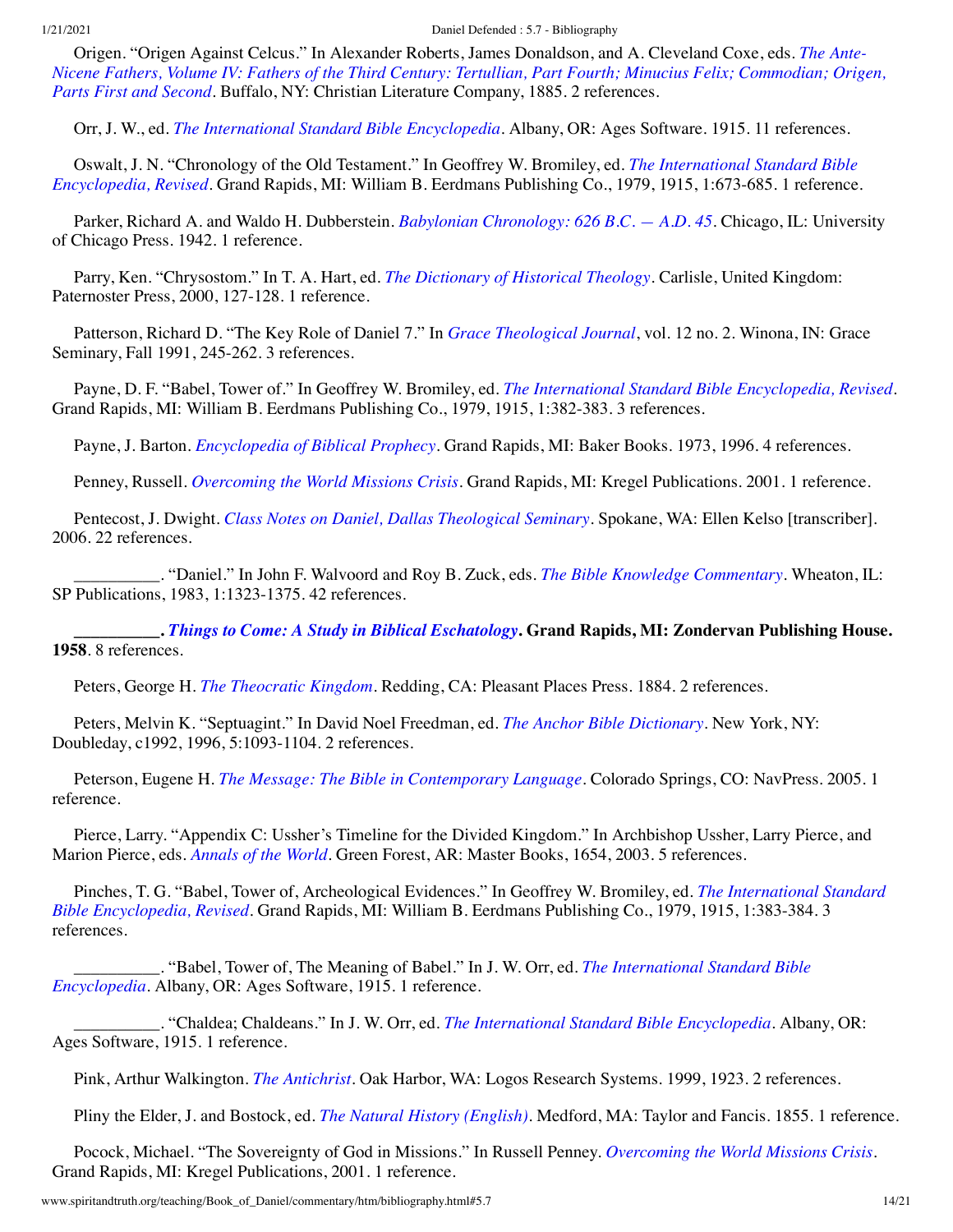Poole, Matthew. *[Matthew Poole's Commentary on the Holy Bible](http://www.amazon.com/gp/search/ref=sr_adv_b/?search-alias=stripbooks&unfiltered=1&field-title=Matthew%20Poole%E2%80%99s%20Commentary%20on%20the%20Holy%20Bible)*. Broken Arrow, OK: StudyLamp Software. 1685, 2006, ‹[http://www.SwordSearcher.com›](http://www.swordsearcher.com/). 1 reference.

<span id="page-14-1"></span>Porter, Stanley E. and Craig A. Evans. *[Dictionary of New Testament Background](http://www.amazon.com/gp/search/ref=sr_adv_b/?search-alias=stripbooks&unfiltered=1&field-title=Dictionary%20of%20New%20Testament%20Background)*. Downners Grove, IL: InterVarsity Press. 2000. 1 reference.

*[Praeparatio Evangelica \(Translated by Tr. E. H. Gifford in 1903, transcribed by Roger Pearse, Ipswich, UK, 2003\)](http://www.amazon.com/gp/search/ref=sr_adv_b/?search-alias=stripbooks&unfiltered=1&field-title=Praeparatio%20Evangelica%20(Translated%20by%20Tr.%20E.%20H.%20Gifford%20in%201903,%20transcribed%20by%20Roger%20Pearse,%20Ipswich,%20UK,%202003))*. Oxford, England: Oxford University Press. ca. 313, 1903, [‹https://docs.google.com/file/d/0Bw9DD8Hgvs\\_HNDY0OTExM2UtZWU3Yy00MTg3LTg2NjYtNzZiNWMyMzhhNTIx/›](https://docs.google.com/file/d/0Bw9DD8Hgvs_HNDY0OTExM2UtZWU3Yy00MTg3LTg2NjYtNzZiNWMyMzhhNTIx/). 1 reference.

Pratico, Gary D. and Miles V. Van Pelt. *[The Basics of Biblical Hebrew](http://www.spiritandtruth.org/id/isbn.htm?0310237602)*. Grand Rapids, MI: Zondervan Publishing House. 2001. 5 references.

Price, J. Randall. "Antichrist." In Mal Couch, ed. *[Dictionary of Premillennial Theology](#page-4-1)*. Grand Rapids, MI: Kregel Publications, 1996, 43-47. 1 reference.

\_\_\_\_\_\_\_\_\_\_. "Daniel." In Tim F. LaHaye and Edward E. Hindson, eds. *[Exploring Bible Prophecy](#page-10-3)*. Eugene, OR: Harvest House Publishers, 2006, 219-266. 3 references.

[\\_\\_\\_\\_\\_\\_\\_\\_\\_\\_. "Daniel's Seventy Weeks, Rabbinic Interpretation." In Mal Couch, ed.](#page-4-1) *Dictionary of Premillennial Theology*. Grand Rapids, MI: Kregel Publications, 1996, 78-80. 1 reference.

Price, Randall. *[Searching for the Original Bible](http://www.spiritandtruth.org/id/isbn.htm?9780736910545)*. Eugene, OR: Harvest House Publishers. 2007. 1 reference.

\_\_\_\_\_\_\_\_\_\_. *[The Coming Last Days Temple](http://www.spiritandtruth.org/id/isbn.htm?1565079019)*. Eugene, OR: Harvest House Publishers. 1999. 1 reference.

\_\_\_\_\_\_\_\_\_\_. *[Unholy War](http://www.spiritandtruth.org/id/isbn.htm?9780736908238)*. Eugene, OR: Harvest House Publishers. 2001. 1 reference.

Pritchard, James B., ed. *[The Ancient Near East: An Anthology of Texts and Pictures](http://www.spiritandtruth.org/id/isbn.htm?9780691147260)*. Princeton, NJ: Princeton University Press. 2011. 9 references.

Pusey, Edward B. *[Daniel the Prophet](http://www.amazon.com/gp/search/ref=sr_adv_b/?search-alias=stripbooks&unfiltered=1&field-title=Daniel%20the%20Prophet)*. Oxford, England: James Parker & Co. 1868. 5 references.

Radmacher, Earl D. and H. Wayne House, eds. *[The Nelson Study Bible](http://www.amazon.com/gp/search/ref=sr_adv_b/?search-alias=stripbooks&unfiltered=1&field-title=The%20Nelson%20Study%20Bible)*. Nashville, TN: Thomas Nelson Publishers. 1997. 12 references.

<span id="page-14-0"></span>Rahlfs, Alfred, ed. *[Septuaginta: With Morphology](http://www.amazon.com/gp/search/ref=sr_adv_b/?search-alias=stripbooks&unfiltered=1&field-title=Septuaginta:%20With%20Morphology)*. Stuttgart, Germany: Deutsche Bibelgesellschaft. 1996, c1979. 34 references.

Ramm, Bernard. *[Protestant Biblical Interpretation](http://www.spiritandtruth.org/id/isbn.htm?0801065005)*. Grand Rapids, MI: Baker Book House. 1970. 1 reference.

Ray, Charles. "The Date and Authorship of the Book of Daniel." In *[Journal of Dispensational Theology](#page-9-6)*, vol. 11 no. 34. Fort Worth, TX: Society of Dispensational Theology, December 2007, 43-54. 2 references.

<span id="page-14-2"></span>[Roberts, Alexander, James Donaldson, and A. Cleveland Coxe, eds.](http://www.amazon.com/gp/search/ref=sr_adv_b/?search-alias=stripbooks&unfiltered=1&field-title=The%20Ante-Nicene%20Fathers,%20Volume%20I:%20The%20Apostolic%20Fathers%20With%20Justin%20Martyr%20and%20Irenaeus) *The Ante-Nicene Fathers, Volume I: The Apostolic Fathers With Justin Martyr and Irenaeus*. Buffalo, NY: Christian Literature Company. 1885. 5 references.

<span id="page-14-4"></span>\_\_\_\_\_\_\_\_\_\_. *[The Ante-Nicene Fathers, Volume IV: Fathers of the Third Century: Tertullian, Part Fourth; Minucius](http://www.amazon.com/gp/search/ref=sr_adv_b/?search-alias=stripbooks&unfiltered=1&field-title=The%20Ante-Nicene%20Fathers,%20Volume%20IV:%20Fathers%20of%20the%20Third%20Century:%20Tertullian,%20Part%20Fourth;%20Minucius%20Felix;%20Commodian;%20Origen,%20Parts%20First%20and%20Second) Felix; Commodian; Origen, Parts First and Second*. Buffalo, NY: Christian Literature Company. 1885. 2 references.

<span id="page-14-3"></span>\_\_\_\_\_\_\_\_\_\_. *[The Ante-Nicene Fathers, Volume V: Fathers of the Third Century: Hippolytus, Cyprian, Novatian,](http://www.amazon.com/gp/search/ref=sr_adv_b/?search-alias=stripbooks&unfiltered=1&field-title=The%20Ante-Nicene%20Fathers,%20Volume%20V:%20Fathers%20of%20the%20Third%20Century:%20Hippolytus,%20Cyprian,%20Novatian,%20Appendix) Appendix*. Buffalo, NY: Christian Literature Company. 1886. 16 references.

Roberts, Andrew. *[The Storm of War](http://www.spiritandtruth.org/id/isbn.htm?9780061228599)*. New York, NY: Harper Collins. 2011. 1 reference.

Ryle, J. C. *[Expository Thoughts on the Gospels: Matthew](http://www.amazon.com/gp/search/ref=sr_adv_b/?search-alias=stripbooks&unfiltered=1&field-title=Expository%20Thoughts%20on%20the%20Gospels:%20Matthew)*. 1 reference.

Sack, R. H. "Belshazzar (Person)." In David Noel Freedman, ed. *[The Anchor Bible Dictionary](#page-6-1)*. New York, NY: Doubleday, c1992, 1996, 1:661. 1 reference.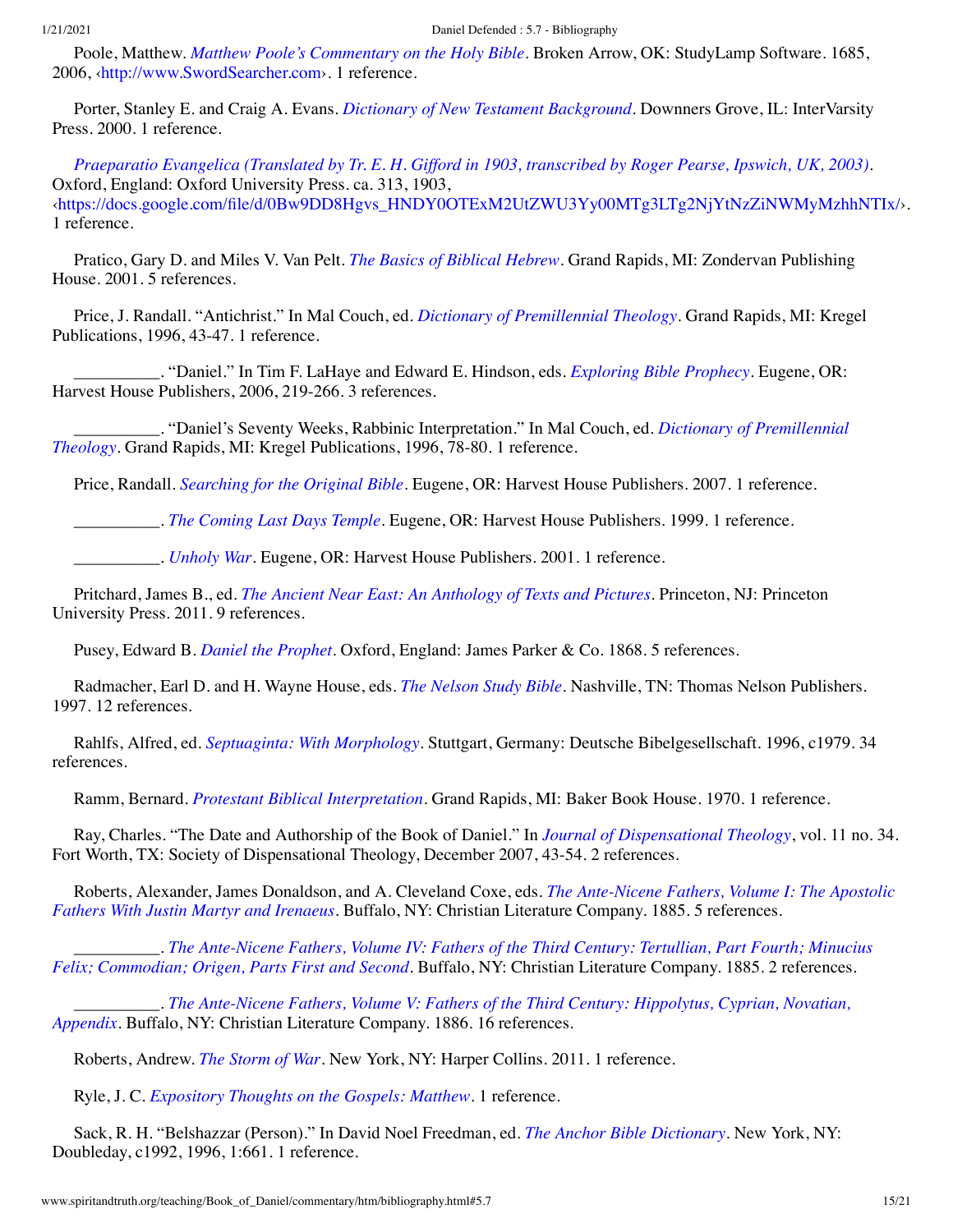Sarfati, Jonathan. *[Refuting Compromise](http://www.spiritandtruth.org/id/isbn.htm?0890514119)*. Green Forest, AR: Master Books. 2004. 1 reference.

Saucy, Robert L. "Israel and the Church: A Case for Discontinuity." In John S. Feinberg. *[Continuity and Discontinuity](#page-5-1)*. Westchester, IL: Crossway Books, 1988, 239-262. 1 reference.

Sauer, Eric. *[The Dawn of World Redemption](http://www.spiritandtruth.org/id/isbn.htm?0802811744)*. Grand Rapids, MI: Eerdmans Publishing Company. 1964, 1951. 6 references.

Scanlin, Harold P. *[The DEAD SEA SCROLLS & Modern Translations of the Old Testament](http://www.spiritandtruth.org/id/isbn.htm?0%E2%80%938423%E2%80%931010%E2%80%93X)*. Wheaton, IL: Tyndale House Publishers. 1993. 1 reference.

<span id="page-15-1"></span>Schaff, Philip Schley. *[History of the Christian Church](http://www.amazon.com/gp/search/ref=sr_adv_b/?search-alias=stripbooks&unfiltered=1&field-title=History%20of%20the%20Christian%20Church)*. New York, NY: Charles Scribner's Sons. 1910. 1 reference.

\_\_\_\_\_\_\_\_\_\_. *[The Nicene and Post-Nicene Fathers](http://www.amazon.com/gp/search/ref=sr_adv_b/?search-alias=stripbooks&unfiltered=1&field-title=The%20Nicene%20and%20Post-Nicene%20Fathers)*. New York, NY: Christian Literature Company. 1899. 1 reference.

<span id="page-15-3"></span>Schaff, Philip and Henry Wace, eds. *A Select Library of the Nicene and Post-Nicene Fathers of the Christian Church, [Second Series, Volume III: Theodoret, Jerome, Gennadius, Rufinus: Historial Writings, Etc](http://www.amazon.com/gp/search/ref=sr_adv_b/?search-alias=stripbooks&unfiltered=1&field-title=A%20Select%20Library%20of%20the%20Nicene%20and%20Post-Nicene%20Fathers%20of%20the%20Christian%20Church,%20Second%20Series,%20Volume%20III:%20Theodoret,%20Jerome,%20Gennadius,%20Rufinus:%20Historial%20Writings,%20Etc)*. New York, NY: Christian Literature Company. 1882. 1 reference.

<span id="page-15-2"></span>Schaff, Philip, ed. *A Select Library of the Nicene and Post-Nicene Fathers of the Christian Church, Second Series, [Volume VII: St. Augustin: Homilies on the Gospel of John, Homilies on the First Epistle of John, Soliloquies](http://www.amazon.com/gp/search/ref=sr_adv_b/?search-alias=stripbooks&unfiltered=1&field-title=A%20Select%20Library%20of%20the%20Nicene%20and%20Post-Nicene%20Fathers%20of%20the%20Christian%20Church,%20Second%20Series,%20Volume%20VII:%20St.%20Augustin:%20Homilies%20on%20the%20Gospel%20of%20John,%20Homilies%20on%20the%20First%20Epistle%20of%20John,%20Soliloquies)*. New York, NY: Christian Literature Company. 1888. 1 reference.

<span id="page-15-0"></span>\_\_\_\_\_\_\_\_\_\_. *A Select Library of the Nicene and Post-Nicene Fathers of the Christian Church, Second Series, Volume [XIII: Saint Chrysostom: Homilies on Galatians, Ephesians, Philippians, Colossians, Thessalonians, Timothy, Titus, and](http://www.amazon.com/gp/search/ref=sr_adv_b/?search-alias=stripbooks&unfiltered=1&field-title=A%20Select%20Library%20of%20the%20Nicene%20and%20Post-Nicene%20Fathers%20of%20the%20Christian%20Church,%20Second%20Series,%20Volume%20XIII:%20Saint%20Chrysostom:%20Homilies%20on%20Galatians,%20Ephesians,%20Philippians,%20Colossians,%20Thessalonians,%20Timothy,%20Titus,%20and%20Philemon) Philemon*. New York, NY: Christian Literature Company. 1889. 1 reference.

Schenker, A., ed. *[Biblia Hebraica Stuttgartensia: SESB Version](http://www.amazon.com/gp/search/ref=sr_adv_b/?search-alias=stripbooks&unfiltered=1&field-title=Biblia%20Hebraica%20Stuttgartensia:%20SESB%20Version)*. 5th (electronic ed.). Stuttgart, Germany: German Bible Society. 1997, 2003. 2 references.

Scherman, ed. *[Tanach](http://www.amazon.com/gp/search/ref=sr_adv_b/?search-alias=stripbooks&unfiltered=1&field-title=Tanach)*. New York, NY: Mesorah Publications, Ltd. 2001. 17 references.

**Schlegal, William.** *[Satellite Bible Atlas](http://www.spiritandtruth.org/id/isbn.htm?9780988427525)***. 2nd ed. West Nyack, NY: SkyLand Publishing. 2008, 2016**. 1 reference.

Scofield, Cyrus Ingerson. *[The Scofield Study Bible](http://www.amazon.com/gp/search/ref=sr_adv_b/?search-alias=stripbooks&unfiltered=1&field-title=The%20Scofield%20Study%20Bible)*. New York, NY: Oxford University Press. 1996. 8 references.

Scott Jr., J. Julius. *[Jewish Backgrounds of the New Testament](http://www.spiritandtruth.org/id/isbn.htm?9760801022401)*. Grand Rapids, MI: Baker Academic. 1995, 2007. 5 references.

Seiss, Joseph Augustus. *[Voices from Babylon; or, The Records of Daniel the Prophet](http://www.amazon.com/gp/search/ref=sr_adv_b/?search-alias=stripbooks&unfiltered=1&field-title=Voices%20from%20Babylon;%20or,%20The%20Records%20of%20Daniel%20the%20Prophet)*. Philadelphia, PA: Porter & Coates. 1879. 27 references.

Shea, William H. "Daniel and the Lion of Babylon." In *[The Bible And Spade](#page-16-1)*, vol. 4 no. 3. Landisville, PA: Associates for Biblical Research, Summer 1991, 68-76. 2 references.

\_\_\_\_\_\_\_\_\_\_. "Nabonidus, Belshazzar, and the Book of Daniel: An Update." In *[Andrews University Seminary Studies](#page-0-1)*, vol. 20 no. 2. Berrien Springs, MI: Andrews University Press, Summer 1982, 133-149. 5 references.

Showers, Renald E. *[Maranatha, Our Lord Come](http://www.amazon.com/gp/search/ref=sr_adv_b/?search-alias=stripbooks&unfiltered=1&field-title=Maranatha,%20Our%20Lord%20Come)*. Bellmawr, NJ: The Friends of Israel Gospel Ministry. 1995. 1 reference.

\_\_\_\_\_\_\_\_\_\_. "New Testament Chronology and the Decree of Daniel 9." In *[Grace Journal](#page-7-3)*, vol. 11 no. 1. Winona, IN: Grace Seminary, Winter 1970, 30-40. 1 reference.

**\_\_\_\_\_\_\_\_\_\_.** *[The Most High God: Commentary on the Book of Daniel](http://www.spiritandtruth.org/id/isbn.htm?09115540304)***. Bellmawr, NJ: The Friends of Israel Gospel Ministry. 1982**. 26 references.

Smith, James D. "The Gallery—Wordsmiths of Worship." In *[Christian History: Worship in the Early Church](#page-3-3)*, vol. 37. Carrol Stream, IL: Christianity Today, 1993. 1 reference.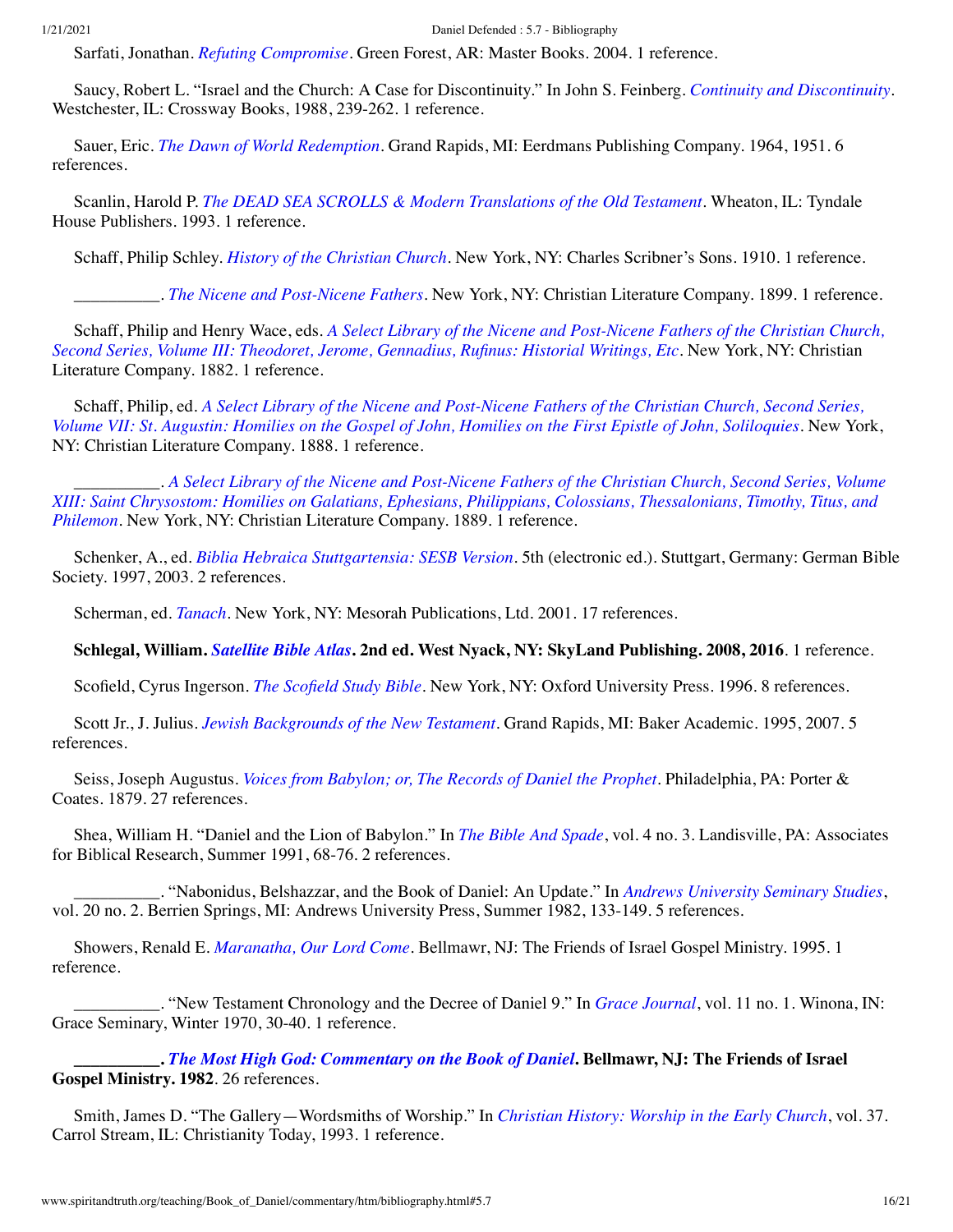Smith, Jerome. *[The New Treasury of Scripture Knowledge](http://www.amazon.com/gp/search/ref=sr_adv_b/?search-alias=stripbooks&unfiltered=1&field-title=The%20New%20Treasury%20of%20Scripture%20Knowledge)*. Nashville, TN: Thomas Nelson Publishers. 1992. 25 references.

Smith, Wilbur M. *[Israeli/Arab Conflict and the Bible](http://www.amazon.com/gp/search/ref=sr_adv_b/?search-alias=stripbooks&unfiltered=1&field-title=Israeli/Arab%20Conflict%20and%20the%20Bible)*. Glendale, CA: G/L Publications. 1967. 3 references.

Soderlund, S. K. "Septuagint." In Geoffrey W. Bromiley, ed. *[The International Standard Bible Encyclopedia, Revised](#page-2-4)*. Grand Rapids, MI: William B. Eerdmans Publishing Co., 1979, 1915, 4:400-409. 2 references.

Spurgeon, Charles H. *[Morning and Evening](http://www.amazon.com/gp/search/ref=sr_adv_b/?search-alias=stripbooks&unfiltered=1&field-title=Morning%20and%20Evening)*. Peabody, MA: Hendrickson Publishers. 1869, 2006. 1 reference.

Stallard, Mike. "Inerrancy in the Major Prophets." In *[The Conservative Theological Journal](#page-16-2)*, vol. 3 no. 9. Fort Worth, TX: Tyndale Theological Seminary, August 1999, 160-182. 3 references.

**Steinmann, Andrew E.** *[Daniel](http://www.spiritandtruth.org/id/isbn.htm?9780758606952)***. St. Louis, MO: Concordia Publishing House. 2008**. 134 references.

\_\_\_\_\_\_\_\_\_\_. *[From Abraham to Paul: A Biblical Chronology](http://www.spiritandtruth.org/id/isbn.htm?9780758627995)*. St. Louis, MO: Concordia Publishing House. 2011. 20 references.

Strong, James. *[A Concise Dictionary of the Words in the Greek Testament and the Hebrew Bible](http://www.amazon.com/gp/search/ref=sr_adv_b/?search-alias=stripbooks&unfiltered=1&field-title=A%20Concise%20Dictionary%20of%20the%20Words%20in%20the%20Greek%20Testament%20and%20the%20Hebrew%20Bible)*. Bellingham, WA: Logos Bible Software. 2009. 1 reference.

\_\_\_\_\_\_\_\_\_\_. *[The Exhaustive Concordance of the Bible](http://www.amazon.com/gp/search/ref=sr_adv_b/?search-alias=stripbooks&unfiltered=1&field-title=The%20Exhaustive%20Concordance%20of%20the%20Bible)*. Ontario: Woodside Bible Fellowship. 1996. 1 reference.

Swanson, Dennis M. "Inerrancy and the Local Church: What Does the Debate Mean to the People in the Pews?" In Richard L. Mayhue, ed. *[The Master's Seminary Journal](#page-11-3)*, vol. 26 no. 1. Sun Valley, CA: The Master's Seminary, Spring 2015, 47-58. 1 reference.

Swanson, James. *[Dictionary of Biblical Languages With Semantic Domains : Aramaic \(Old Testament\)](http://www.amazon.com/gp/search/ref=sr_adv_b/?search-alias=stripbooks&unfiltered=1&field-title=Dictionary%20of%20Biblical%20Languages%20With%20Semantic%20Domains%20:%20Aramaic%20(Old%20Testament))*. Oak Harbor, WA: Logos Research Systems. 1997. 80 references.

\_\_\_\_\_\_\_\_\_\_. *[Dictionary of Biblical Languages With Semantic Domains : Greek \(New Testament\)](http://www.amazon.com/gp/search/ref=sr_adv_b/?search-alias=stripbooks&unfiltered=1&field-title=Dictionary%20of%20Biblical%20Languages%20With%20Semantic%20Domains%20:%20Greek%20(New%20Testament))*. Oak Harbor, WA: Logos Research Systems. 1997. 5 references.

\_\_\_\_\_\_\_\_\_\_. *[Dictionary of Biblical Languages With Semantic Domains : Hebrew \(Old Testament\)](http://www.amazon.com/gp/search/ref=sr_adv_b/?search-alias=stripbooks&unfiltered=1&field-title=Dictionary%20of%20Biblical%20Languages%20With%20Semantic%20Domains%20:%20Hebrew%20(Old%20Testament))*. Oak Harbor, WA: Logos Research Systems. 1997. 15 references.

<span id="page-16-0"></span>*[TJ: The In-Depth Journal of Creation](http://www.amazon.com/gp/search/ref=sr_adv_b/?search-alias=stripbooks&unfiltered=1&field-title=TJ:%20The%20In-Depth%20Journal%20of%20Creation)*. vol. 19 no. 3. Answers in Genesis. 2005, [‹http://www.AnswersInGenesis.com](http://www.answersingenesis.com/)›. 2 references.

*[Tanakh: The Holy Scriptures: A New Translation of the Holy Scriptures According to the Traditional Hebrew Text](http://www.amazon.com/gp/search/ref=sr_adv_b/?search-alias=stripbooks&unfiltered=1&field-title=Tanakh:%20The%20Holy%20Scriptures:%20A%20New%20Translation%20of%20the%20Holy%20Scriptures%20According%20to%20the%20Traditional%20Hebrew%20Text)*. Philadelphia, PA: Jewish Publication Society. 1997, c1985. 8 references.

Tanner, J. Paul. "The Literary Structure of the Book of Daniel." In *[Bibliotheca Sacra](#page-2-10)*, vol. 137 no. 545. Dallas, TX: Dallas Theological Seminary, January-March 1968, 269-282. 5 references.

*[The Apocrypha : King James Version](http://www.amazon.com/gp/search/ref=sr_adv_b/?search-alias=stripbooks&unfiltered=1&field-title=The%20Apocrypha%20:%20King%20James%20Version)*. Bellingham, WA: Logos Research Systems. 1995. 7 references.

<span id="page-16-1"></span>*[The Bible And Spade](http://www.amazon.com/gp/search/ref=sr_adv_b/?search-alias=stripbooks&unfiltered=1&field-title=The%20Bible%20And%20Spade)*. vol. 4 no. 3. Landisville, PA: Associates for Biblical Research. Summer 1991. 2 references.

<span id="page-16-2"></span>*[The Conservative Theological Journal](http://www.amazon.com/gp/search/ref=sr_adv_b/?search-alias=stripbooks&unfiltered=1&field-title=The%20Conservative%20Theological%20Journal)*. vol. 3 no. 9. Fort Worth, TX: Tyndale Theological Seminary. August 1999. 3 references.

*[The Greek New Testament](http://www.amazon.com/gp/search/ref=sr_adv_b/?search-alias=stripbooks&unfiltered=1&field-title=The%20Greek%20New%20Testament)*. 27th ed. Stuttgart, Germany: Deutsche Bibelgesellschaft. 1993. 1 reference.

*[The Holy Bible: English Standard Version](http://www.amazon.com/gp/search/ref=sr_adv_b/?search-alias=stripbooks&unfiltered=1&field-title=The%20Holy%20Bible:%20English%20Standard%20Version)*. Wheaton, IL: Standard Bible Society. 2001. 5 references.

*[The Holy Bible: Holman Christian Standard Version](http://www.amazon.com/gp/search/ref=sr_adv_b/?search-alias=stripbooks&unfiltered=1&field-title=The%20Holy%20Bible:%20Holman%20Christian%20Standard%20Version)*. Nashville, TN: Holman Bible Publishers. 2009. 3 references.

*[The Holy Bible: King James Version](http://www.amazon.com/gp/search/ref=sr_adv_b/?search-alias=stripbooks&unfiltered=1&field-title=The%20Holy%20Bible:%20King%20James%20Version)*. Bellingham, WA: Logos Research Systems. 1900, 2009. 2 references.

*[The Holy Bible: New International Version](http://www.amazon.com/gp/search/ref=sr_adv_b/?search-alias=stripbooks&unfiltered=1&field-title=The%20Holy%20Bible:%20New%20International%20Version)*. Grand Rapids, MI: Zondervan. 1984. 4 references.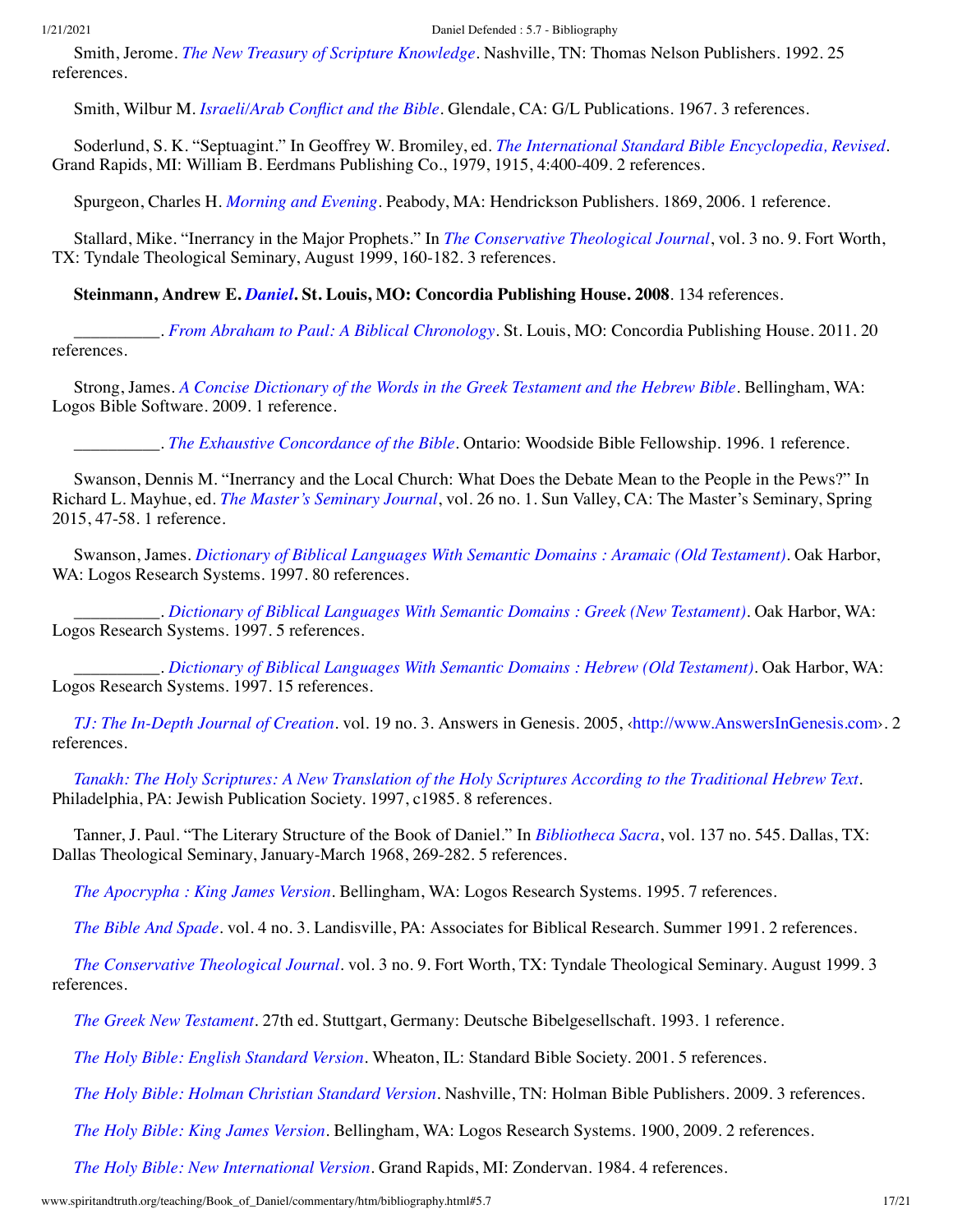*[The New King James Version](http://www.amazon.com/gp/search/ref=sr_adv_b/?search-alias=stripbooks&unfiltered=1&field-title=The%20New%20King%20James%20Version)*. Nashville, TN: Thomas Nelson. 1982. 2 references.

*[The Oxford Cyclopedic Concordance](http://www.amazon.com/gp/search/ref=sr_adv_b/?search-alias=stripbooks&unfiltered=1&field-title=The%20Oxford%20Cyclopedic%20Concordance)*. New York, NY: Oxford University Press. 1947. 1 reference.

Thein, J. *[Ecclesiastical Dictionary](http://www.amazon.com/gp/search/ref=sr_adv_b/?search-alias=stripbooks&unfiltered=1&field-title=Ecclesiastical%20Dictionary)*. New York, NY: Benziger Brothers. 1900. 1 reference.

Theodotion. "Daniel (Theodotion's Translation)." In Alfred Rahlfs, ed. *[Septuaginta: With Morphology](#page-14-0)*. Stuttgart, Germany: Deutsche Bibelgesellschaft, 1996, c1979. 16 references.

Thiele, Edwin R. *[The Mysterious Numbers of the Hebrew Kings](http://www.spiritandtruth.org/id/isbn.htm?082543825X)*. Grand Rapids, MI: Kregel. 1983. 17 references.

Thomas, Robert L. and Stanley N. Gundry. *[The NIV Harmony of the Gospels](http://www.spiritandtruth.org/id/isbn.htm?0060635231)*. San Francisco, CA: Harper Collins. 1988. 1 reference.

Thomas, Robert L. *[Evangelical Hermeneutics: The New Versus the Old](http://www.spiritandtruth.org/id/isbn.htm?082543839X)*. Grand Rapids, MI: Kregel. 2002. 2 references.

Tombs, Robert. *[The English and Their History](http://www.spiritandtruth.org/id/isbn.htm?9781101874776)*. New York, NY: Alfred A. Knopf. 2014. 1 reference.

**Torrey, R.** *[The Treasury of Scripture Knowledge](http://www.amazon.com/gp/search/ref=sr_adv_b/?search-alias=stripbooks&unfiltered=1&field-title=The%20Treasury%20of%20Scripture%20Knowledge)***. Oak Harbor, WA: Logos Research Systems. 1995**. 2 references.

Unger, Merrill F. *[Unger's Commentary on the Old Testament](http://www.spiritandtruth.org/id/isbn.htm?0899574157)*. Chattanooga, TN: AMG Publishers. 2002. 53 references.

Unger, Merrill Frederick, R. K. Harrison, Frederic F Vos, and Cyril J. Barber. *[The New Unger's Bible Dictionary](http://www.amazon.com/gp/search/ref=sr_adv_b/?search-alias=stripbooks&unfiltered=1&field-title=The%20New%20Unger%E2%80%99s%20Bible%20Dictionary)*. Chicago, IL: Moody Press. 1988. 5 references.

<span id="page-17-1"></span>Ussher, Archbishop, Larry Pierce, and Marion Pierce, eds. *[Annals of the World](http://www.spiritandtruth.org/id/isbn.htm?0890513600)*. Green Forest, AR: Master Books. 1654, 2003. 5 references.

VanGemeren, Willem A. "Daniel." In Walter A. Elwell, ed. *[Evangelical Commentary on the Bible](#page-5-2)*. Grand Rapids, MI: Baker Book House, 1995. 1 reference.

VanderKam, James and Peter Flint. *[The Meaning of the Dead Sea Scrolls](http://www.spiritandtruth.org/id/isbn.htm?006068464X)*. San Francisco, CA: Harper Collins. 2003. 1 reference.

Vasholz, Robert I. "Qumran And The Dating Of Daniel." In *[Journal of the Evangelical Theological Society](#page-9-7)*, vol. 21 no. 4. Evangelical Theological Society, December 1978, 315-321. 3 references.

Verbrugge, Verlyn D., ed. *[New International Dictionary of New Testament Theology](http://www.spiritandtruth.org/id/isbn.htm?0310256208)*. Grand Rapids, MI: Zondervan. 2000. 1 reference.

Vermes, Geza. *[The Complete Dead Sea Scrolls in English](http://www.spiritandtruth.org/id/isbn.htm?0713991313)*. New York, NY: Penguin Putnam Inc. 1962, 1997. 2 references.

Waltke, Bruce K. "The Date of the Book of Daniel." In *[Bibliotheca Sacra](#page-2-11)*, vol. 133 no. 532. Dallas, TX: Dallas Theological Seminary, October-December 1976, 319-329. 5 references.

Walton, John H. "The Four Kingdoms of Daniel (Part 1)." In *[Journal of the Evangelical Theological Society](#page-9-8)*, vol. 29 no. 1. Evangelical Theological Society, March 1986, 25-36. 3 references.

\_\_\_\_\_\_\_\_\_\_. "The Four Kingdoms of Daniel (Part 2)." In *[Journal of the Evangelical Theological Society](#page-9-9)*, vol. 31 no. 3. Evangelical Theological Society, September 1988, 279-286. 1 reference.

<span id="page-17-0"></span>**Walvoord, John F. and Roy B. Zuck, eds.** *[The Bible Knowledge Commentary](http://www.spiritandtruth.org/id/isbn.htm?0882078135)***. Wheaton, IL: SP Publications. 1983, ISBN: [0-88207-813-5](http://www.spiritandtruth.org/id/isbn.htm?0882078135)**. 64 references. Find [Vol. 1,](http://www.spiritandtruth.org/id/isbn.htm?0882078135) [Vol. 2.](http://www.spiritandtruth.org/id/isbn.htm?0882078127)

**Walvoord, John F.** *[Daniel: The Key to Prophetic Revelation](http://www.spiritandtruth.org/id/isbn.htm?0802417523)***. Chicago, IL: Moody Bible Institute. 1971**, [‹http://www.bible.org/series.php?series\\_id=340](http://www.bible.org/series.php?series_id=340)›. 59 references.

\_\_\_\_\_\_\_\_\_\_. "Eschatological Problems III: Is Moral Progress Possible?" In *[Bibliotheca Sacra](#page-2-12)*, vol. 101 no. 402. Dallas, TX: Dallas Theological Seminary, April 1944, 149-163. 1 reference.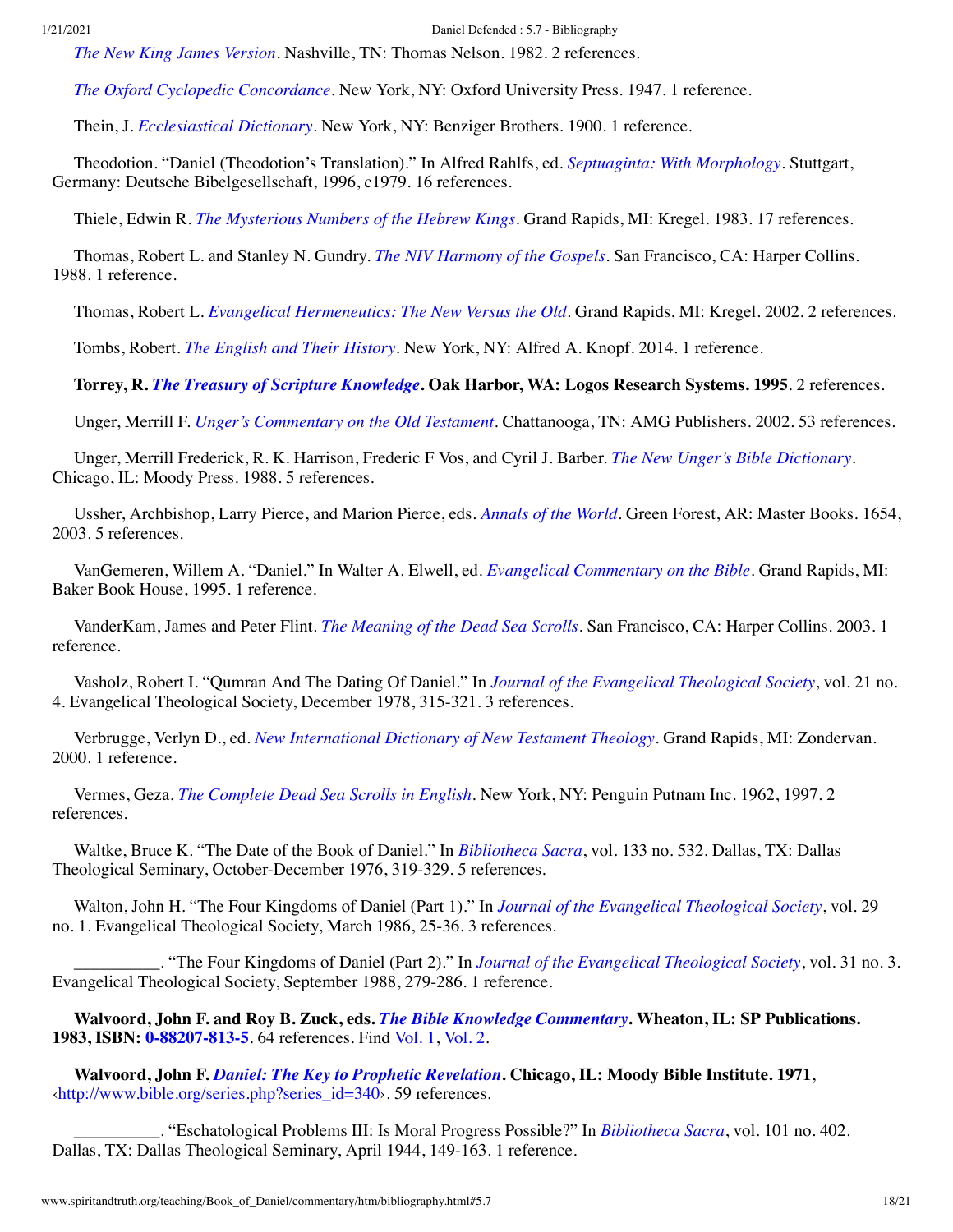\_\_\_\_\_\_\_\_\_\_. *[Jesus Christ Our Lord](http://www.spiritandtruth.org/id/isbn.htm?0802443265)*. Chicago, IL: Moody Press. 1969. 1 reference.

\_\_\_\_\_\_\_\_\_\_. "Revival of Rome." In *[Bibliotheca Sacra](#page-2-13)*, vol. 126 no. 320. Dallas, TX: Dallas Theological Seminary, October 1969, 317-329. 2 references.

\_\_\_\_\_\_\_\_\_\_. "The Prophecy of the Ten-Nation Confederacy." In *[Bibliotheca Sacra](#page-2-14)*, vol. 124 no. 494. Dallas, TX: Dallas Theological Seminary, April-June 1967, 149-163. 5 references.

Wenham, D. "Abomination of Desolation." In David Noel Freedman, ed. *[The Anchor Bible Dictionary](#page-6-1)*. New York, NY: Doubleday, c1992, 1996, 1:28-31. 1 reference.

Wesley, John. *[John Wesley's Notes on the Bible](http://www.amazon.com/gp/search/ref=sr_adv_b/?search-alias=stripbooks&unfiltered=1&field-title=John%20Wesley%E2%80%99s%20Notes%20on%20the%20Bible)*. Broken Arrow, OK: StudyLamp Software. 1754 (NT), 1765 (OT), [‹http://www.SwordSearcher.com›](http://www.swordsearcher.com/). 1 reference.

West, Nathaniel. *[Daniel's Great Prophecy, The Eastern Question, The Kingdom](http://www.amazon.com/gp/search/ref=sr_adv_b/?search-alias=stripbooks&unfiltered=1&field-title=Daniel%E2%80%99s%20Great%20Prophecy,%20The%20Eastern%20Question,%20The%20Kingdom)*. New York, NY: The Hope of Israel. 1898. 5 references.

\_\_\_\_\_\_\_\_\_\_. *[The Thousand Years in both Testaments](http://www.amazon.com/gp/search/ref=sr_adv_b/?search-alias=stripbooks&unfiltered=1&field-title=The%20Thousand%20Years%20in%20both%20Testaments)*. Fincastle, VA: Scripture Truth Book Co. n.d. 5 references.

Westerholm, Stephen. *[Justification Reconsidered: Rethinking a Pauline Theme](http://www.spiritandtruth.org/id/isbn.htm?9780802869616)*. Grand Rapids, MI: Eerdmans Publishing Company. 2013. 1 reference.

<span id="page-18-3"></span>*[Westminster Theological Journal](http://www.amazon.com/gp/search/ref=sr_adv_b/?search-alias=stripbooks&unfiltered=1&field-title=Westminster%20Theological%20Journal)*. vol. 33 no. 2. Philadelphia, PA: Westminster Theological Seminary. May 1971. 1 reference.

<span id="page-18-1"></span>*[Westminster Theological Journal](http://www.amazon.com/gp/search/ref=sr_adv_b/?search-alias=stripbooks&unfiltered=1&field-title=Westminster%20Theological%20Journal)*. vol. 35 no. 3. Philadelphia, PA: Westminster Theological Seminary. Spring 1973. 2 references.

<span id="page-18-2"></span>*[Westminster Theological Journal](http://www.amazon.com/gp/search/ref=sr_adv_b/?search-alias=stripbooks&unfiltered=1&field-title=Westminster%20Theological%20Journal)*. vol. 49 no. 2. Philadelphia, PA: Westminster Theological Seminary. Fall 1987. 3 references.

**Whitcomb, John C.** *[Daniel](http://www.spiritandtruth.org/id/isbn.htm?0802420672)***. Chicago, IL: Moody Press. 1985**. 44 references.

\_\_\_\_\_\_\_\_\_\_. *[Darius the Mede](http://www.amazon.com/gp/search/ref=sr_adv_b/?search-alias=stripbooks&unfiltered=1&field-title=Darius%20the%20Mede)*. Philadelphia, PA: Presbyterian and Reformed Publishing Company. 1959, 1963. 23 references.

<span id="page-18-0"></span>Wigoder, Geoffrey, ed. *[Encyclopedia Judaica CDROM Edition, Version 1.0](http://www.amazon.com/gp/search/ref=sr_adv_b/?search-alias=stripbooks&unfiltered=1&field-title=Encyclopedia%20Judaica%20CDROM%20Edition,%20Version%201.0)*. Keter Publishing House, Ltd. 1997. 5 references.

Wilson, Robert Dick. "Darius." In J. W. Orr, ed. *[The International Standard Bible Encyclopedia](#page-13-0)*. Albany, OR: Ages Software, 1915. 4 references.

\_\_\_\_\_\_\_\_\_\_. "Nebuchadnezzar." In J. W. Orr, ed. *[The International Standard Bible Encyclopedia](#page-13-0)*. Albany, OR: Ages Software, 1915. 1 reference.

\_\_\_\_\_\_\_\_\_\_. *[Studies in the Book of Daniel](http://www.amazon.com/gp/search/ref=sr_adv_b/?search-alias=stripbooks&unfiltered=1&field-title=Studies%20in%20the%20Book%20of%20Daniel)*. New York, NY: G. P. Putnams & Sons, The Knickerbocker Press. 1971. 18 references.

Wiseman, Donald J. "Archeology and Scripture." In *[Westminster Theological Journal](#page-18-3)*, vol. 33 no. 2. Philadelphia, PA: Westminster Theological Seminary, May 1971, 133-152. 1 reference.

\_\_\_\_\_\_\_\_\_\_. "Babylon." In Geoffrey W. Bromiley, ed. *[The International Standard Bible Encyclopedia, Revised](#page-2-4)*. Grand Rapids, MI: William B. Eerdmans Publishing Co., 1979, 1915, 1:384-391. 6 references.

\_\_\_\_\_\_\_\_\_\_. "Babylon, In the Old Testament." In J. D. Douglas, ed. *[The Illustrated Bible Dictionary](#page-5-3)*. Wheaton, IL: Tyndale House, 1980, 1.157-1.162. 2 references.

\_\_\_\_\_\_\_\_\_\_. "Babylonia." In Geoffrey W. Bromiley, ed. *[The International Standard Bible Encyclopedia, Revised](#page-2-4)*. Grand Rapids, MI: William B. Eerdmans Publishing Co., 1979, 1915, 1:391-402. 3 references.

\_\_\_\_\_\_\_\_\_\_. *[Nebuchadrezzar and Babylon](http://www.spiritandtruth.org/id/isbn.htm?0197261000)*. New York, NY: Oxford University Press. 1985, 2004. 32 references.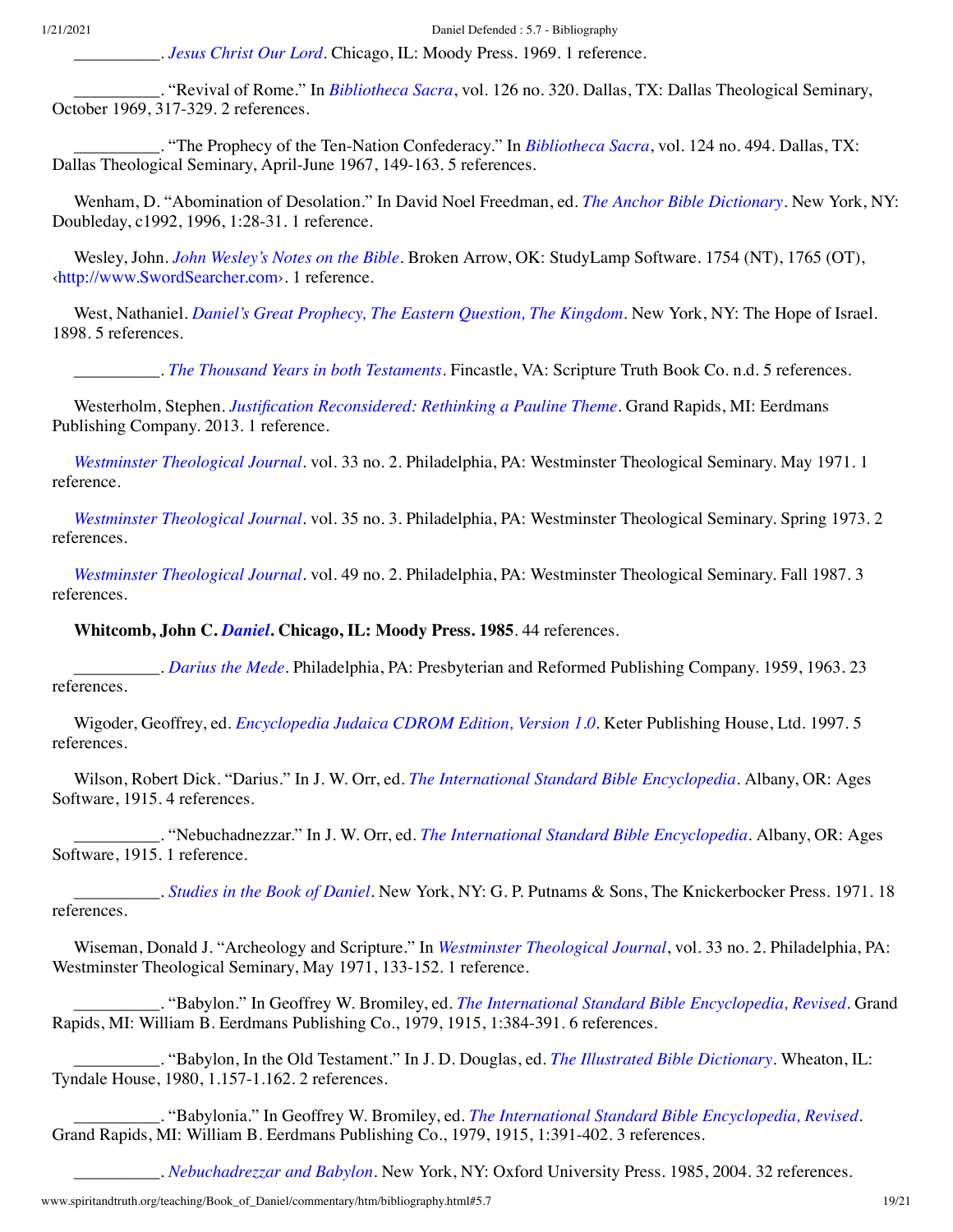Wood, Bryant G. "Nebo-Sarsekim Found in Babylonian Tablet." In *[Bible and Spade](#page-1-7)*, vol. 20 no. 3. Landisville, PA: Associates for Biblical Research, Summer 2007, 66-69. 2 references.

## **Wood, Leon J.** *[A Commentary on Daniel](http://www.amazon.com/gp/search/ref=sr_adv_b/?search-alias=stripbooks&unfiltered=1&field-title=A%20Commentary%20on%20Daniel)***. Eugene, OR: Wipf and Stock Publishers. 1998**. 85 references.

<span id="page-19-0"></span>Woodbridge, John D., ed. *[Great Leaders of the Christian Church](http://www.amazon.com/gp/search/ref=sr_adv_b/?search-alias=stripbooks&unfiltered=1&field-title=Great%20Leaders%20of%20the%20Christian%20Church)*. Chicago, IL: Houghton Mifflin. 1993. 2 references.

Woods, Andy. *[Babylon of the End Times](http://www.amazon.com/gp/search/ref=sr_adv_b/?search-alias=stripbooks&unfiltered=1&field-title=Babylon%20of%20the%20End%20Times)*, [‹http://www.spiritandtruth.org/teaching/documents/articles/115/115.pdf›](http://www.spiritandtruth.org/teaching/documents/articles/115/115.pdf). 1 reference.

\_\_\_\_\_\_\_\_\_\_. *[Daniel](http://www.amazon.com/gp/search/ref=sr_adv_b/?search-alias=stripbooks&unfiltered=1&field-title=Daniel)*, ‹[http://www.SpiritAndTruth.org/teaching/50.htm›](http://www.spiritandtruth.org/teaching/50.htm). 11 references.

\_\_\_\_\_\_\_\_\_\_. *[Introduction to the Book of Daniel](http://www.amazon.com/gp/search/ref=sr_adv_b/?search-alias=stripbooks&unfiltered=1&field-title=Introduction%20to%20the%20Book%20of%20Daniel)*,

[‹http://www.SpiritAndTruth.org/teaching/introduction\\_to\\_the\\_books\\_of\\_the\\_bible/27\\_daniel/daniel.pdf](http://www.spiritandtruth.org/teaching/introduction_to_the_books_of_the_bible/27_daniel/daniel.pdf)›. 7 references.

Wyper, G. "Herodotus." In Geoffrey W. Bromiley, ed. *[The International Standard Bible Encyclopedia, Revised](#page-2-4)*. Grand Rapids, MI: William B. Eerdmans Publishing Co., 1979, 1915, 2:699. 1 reference.

Xenophon. *[Cyropædia](http://www.amazon.com/gp/search/ref=sr_adv_b/?search-alias=stripbooks&unfiltered=1&field-title=Cyrop%C3%A6dia)*. New York, NY: The MacMillan Co. 1914. 9 references.

Yamauchi, Edwin E. *[Persia and the Bible](http://www.amazon.com/gp/search/ref=sr_adv_b/?search-alias=stripbooks&unfiltered=1&field-title=Persia%20and%20the%20Bible)*. Grand Rapids, MI: Baker Books. 1996. 19 references.

Yamauchi, Edwin M. "Archaeological Backgrounds of the Exilic and Postexilic Era, Part I: The Archaeological Background of Daniel." In *[Bibliotheca Sacra](#page-2-10)*, vol. 137 no. 545. Dallas, TX: Dallas Theological Seminary, January-March 1968, 3-13. 13 references.

\_\_\_\_\_\_\_\_\_\_. "Hermeneutical Issues in the Book of Daniel." In *[Journal of the Evangelical Theological Society](#page-9-10)*, vol. 23 no. 1. Evangelical Theological Society, March 1980, 13-21. 2 references.

\_\_\_\_\_\_\_\_\_\_. "Herodotus (Person)." In David Noel Freedman, ed. *[The Anchor Bible Dictionary](#page-6-1)*. New York, NY: Doubleday, c1992, 1996, 3:180-181. 2 references.

## **Young, Edward J.** *[The Prophecy of Daniel](http://www.spiritandtruth.org/id/isbn.htm?1579101798)***. Eugene, OR: Wipf and Stock Publishers. 1949, 1998**. 39 references.

Young, Rodger C. "Evidence for Inerrancy from a Second Unexpected Source: The Jubilee and Sabbatical Cycles." In *[Bible and Spade](#page-1-8)*, vol. 24 no. 4. Landisville, PA: Associates for Biblical Research, Fall 2011, 109-115. 2 references.

[\\_\\_\\_\\_\\_\\_\\_\\_\\_\\_. "Ezekiel 40:1 As a Corrective for Seven Wrong Ideas in Biblical Interpretation." In](#page-0-2) *Andrews University Seminary Studies*, vol. 44 no. 2. Berrien Springs, MI: Andrews University Press, 2006, 265-283. 3 references.

\_\_\_\_\_\_\_\_\_\_. "How Lunar and Solar Eclipses Shed Light on Biblical Facts." In *[Bible and Spade](#page-1-9)*, vol. 26 no. 2. Landisville, PA: Associates for Biblical Research, Spring 2013, 37-44. 1 reference.

[\\_\\_\\_\\_\\_\\_\\_\\_\\_\\_. "Inductive and Deductive Methods as Applies to OT Chronology." In Richard L. Mayhue, ed.](#page-11-4) *The Master's Seminary Journal*, vol. 18 no. 1. Sun Valley, CA: The Master's Seminary, Spring 2007, 99-116. 2 references.

\_\_\_\_\_\_\_\_\_\_. "Tables of Reign Lengths from the Hebrew Court Recorders." In *Journal of the Evangelical Theological Society*[, vol. 48 no. 2. Evangelical Theological Society, June 2005, 225-247. 4 references.](#page-9-11)

\_\_\_\_\_\_\_\_\_\_. "Ussher Explained and Corrected." In *[Bible and Spade](#page-2-15)*, vol. 31 no. 2. Landisville, PA: Associates for Biblical Research, Spring 2018, 47-58. 6 references.

\_\_\_\_\_\_\_\_\_\_. "When Did Jerusalem Fall?" In *[Journal of the Evangelical Theological Society](#page-9-12)*, vol. 47 no. 1. Evangelical Theological Society, March 2004, 21-38. 5 references.

Youngblood, R. F., F. Wayne Bruce, and R. K. Harrison, eds. *[Nelson's New Illustrated Bible Dictionary](http://www.amazon.com/gp/search/ref=sr_adv_b/?search-alias=stripbooks&unfiltered=1&field-title=Nelson%E2%80%99s%20New%20Illustrated%20Bible%20Dictionary)*. Nashville, TN: Thomas Nelson Publishers. 1995. 1 reference.

Zuiddam, Benno A. "Battle for the Bible in the Early Church." In *[Journal of Creation](#page-9-13)*, vol. 29 no. 1. Creation Ministries International, 2015, 64-71. 1 reference.